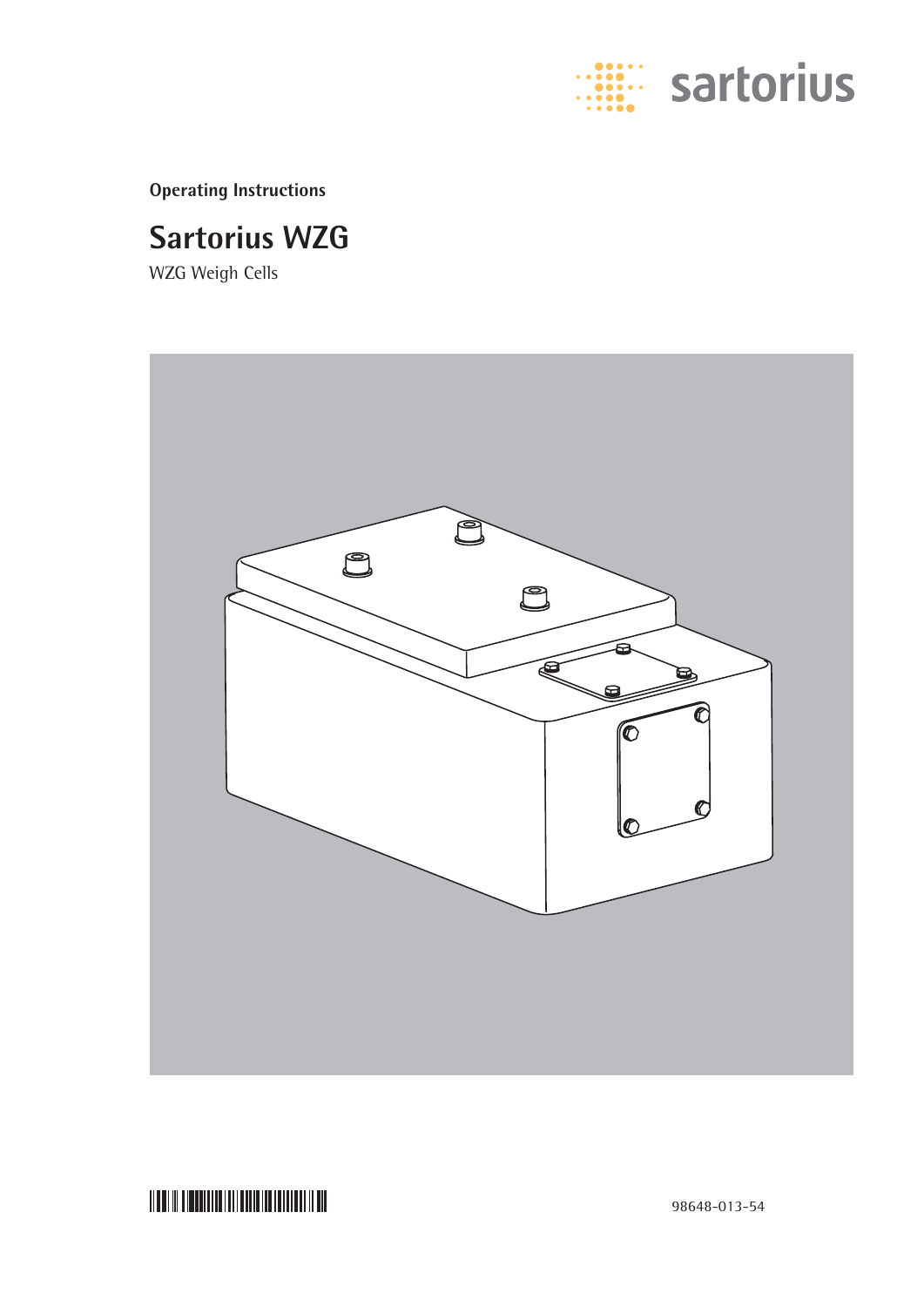## **Contents: CD ROM**

### **– WZConf Program:**

Configuration Software for WZG Weigh Cells

### **Documents:**

- Installation Instructions for WZG Weigh Cells (this document)
- Operating Instructions: WZConf Configuration Software (in English)
- CANopen Interface
- xBPI interface RS-232 Interface with Sartorius xBPI Protocol (in English)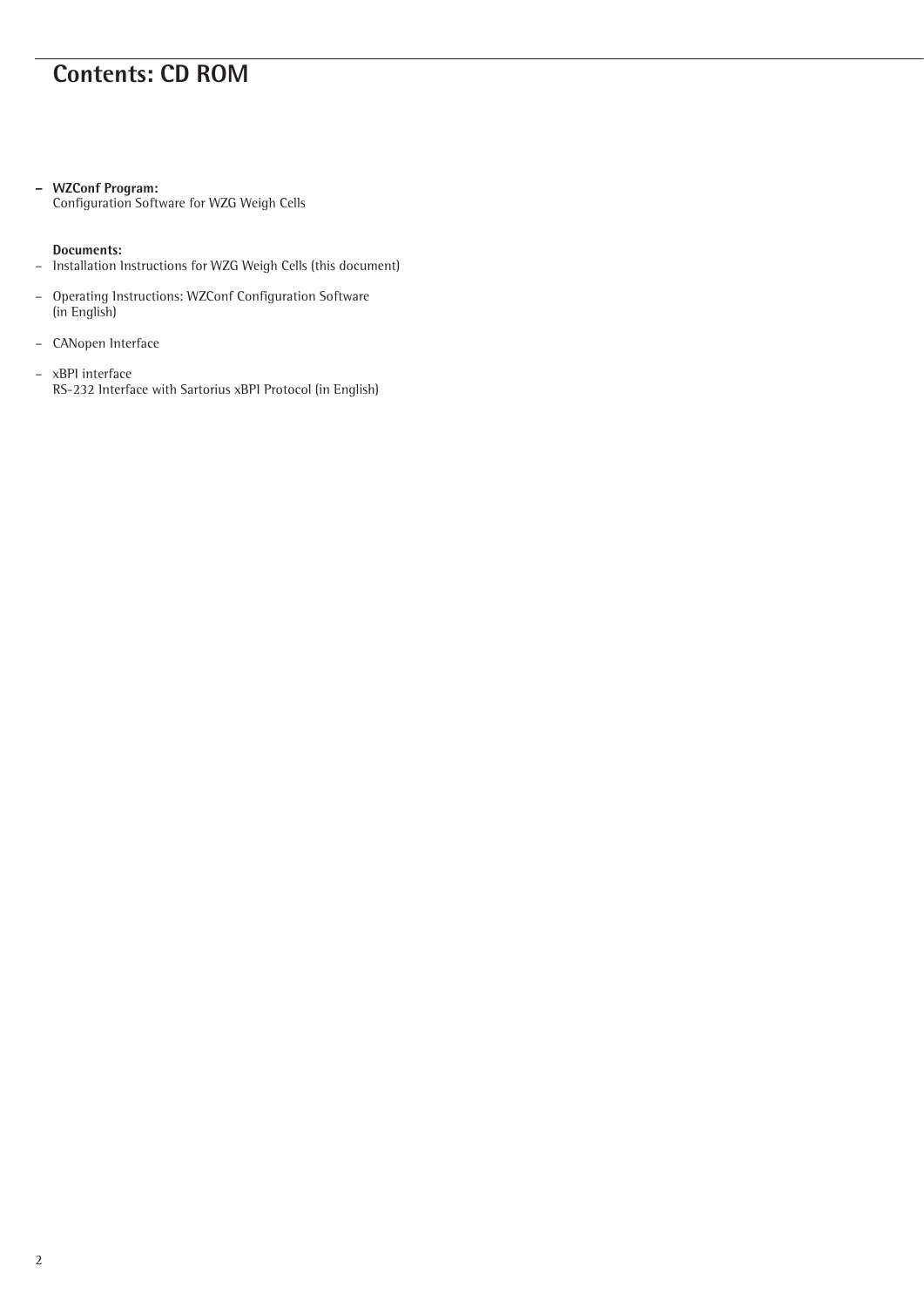## **Contents**

- 2 **Contents: CD ROM**
- 3 **Intended Use and System Description**
- 4 **Warnings and Safety Precautions**
- 5 **Explanation of the Model Number**
- 6 **General View of the Equipment**

#### 7 **Installation**

- 7 Storage and Shipping Conditions
- 7 Incoming Inspection<br>7 Foutnment Supplied
- Equipment Supplied
- 7 Installation Instructions<br>7 Connecting the Weigh C
- 7 Connecting the Weigh Cell to a PC<br>8 Connecting the Weigh Cell to AC
- Connecting the Weigh Cell to AC Power
- 9 Attaching the User-Specific **Transducer**
- 10 Removing the Transport Locking Device
- 10 Optional Transport Locking Device

#### **Operation**

- 11 Information on Using Weigh Cells
- 12 Calibration/Adjustment
- 12 Optional Below-Cell Weighing<br>12 Optional Motor Connection
- Optional Motor Connection

## 13 **Factory Settings (Setup)**

Parameter Settings (Overview)

## 15 **RS-232 Interface Port**

- xBPI Operating Mode
- 15 xBPI Commands (Overview)
- 17 Pin Assignment Chart<br>17 Cabling Diagram
- Cabling Diagram
- 18 **Optional Data Interface: CANopen**
- 19 **Care and Maintenance**
- **Instructions for Recycling**

#### 20 **Overview**

- 20 Specifications
- 21 Dimensions (Scale Drawings)
- 22 Accessories (Options)

### **Inside Back Cover**

Pocket for storing the bolts and clamp from the transport locking device

## **Intended Use and System Description**

The WZ weigh cells have been developed for:

- Installation in measuring devices and production machinery
- Installation in automated production and testing systems
- High-precision weighing within limited space
- Precise weight determination on active production lines

These compact weigh cells can be used to determine weights within restricted space.

The housing is made of stainless steel and is easy to clean.

The weigh cells are available in various versions which cover the capacity range of 1 kg to 20 kg.

The weigh cells function according to the principle of electromagnetic force compensation and feature a patented, cutting-edge, completely monolithic design. This rugged technology delivers the highest weight resolution along with the greatest accuracy and shortest response times.

Signal processing is completely internal via a high-performance microprocessor within the weigh cell, which also handles digital filtering, control and communication.

The regulator and digital filters enable the weigh cell to be adapted to the production conditions at the location where the unit is used.

An auto-zero function that can be deactivated is a standard feature on all weigh cells.

All weigh cells can be equipped with an optional motor decoupling device.

The weigh cell is equipped with the following interface:

- RS-232 with the Sartorius xBPI protocol
- Optional:
	- Fieldbus interface (CAN bus)

### **Technical Features**

- Maximum load capacity from 1 kg to 20 kg
- Dead load range from 0 kg to 40 kg (depending on model)
- Internal processing speed: 2 kHz
- 24 VDC supply
- Configurable dynamic filter
- Auto-zero function can be switched off
- Stainless steel housing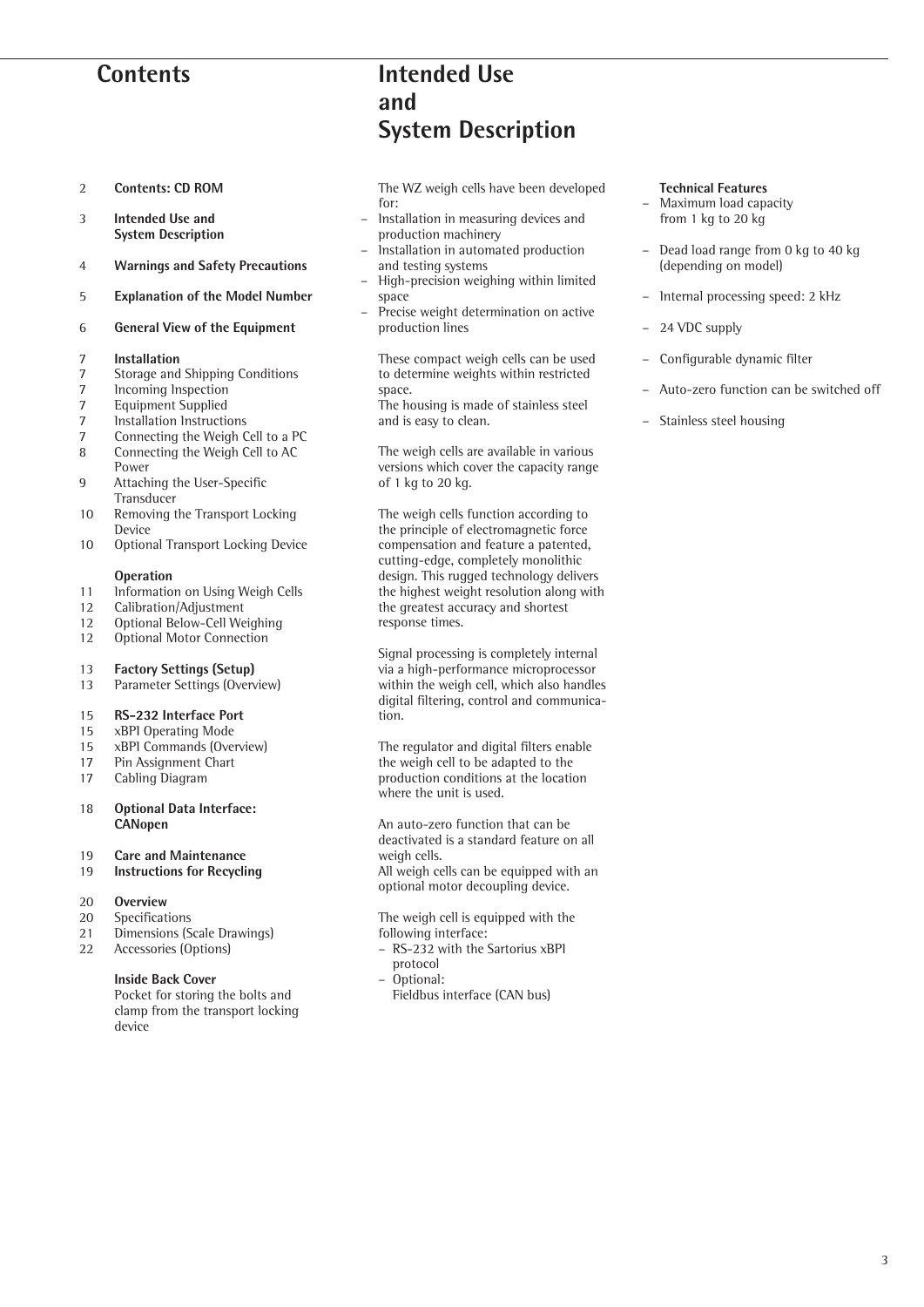- Once it has been installed, the weigh cell must be checked for the following:
- Compliance with directives and standards for electrical apparatus
- Electromagnetic compatibility of the complete weighing instrument
- Compliance with mandatory safety regulations
- § To prevent damage to the equipment, read these installation instructions thoroughly before using your weigh cell.
- § These installation instructions describe only the technological specifications of the weigh cell and the conditions that must be observed during installation.
- !Always make sure the equipment is disconnected from power before performing any installation, maintenance or repair work.
- $\triangle$  The equipment may be opened only by authorized service technicians who have been trained by Sartorius and who follow Sartorius' standard operating procedures for maintenance and repair work.
- $\bigwedge$  Make absolutely sure to disconnect the electronics module from power before you connect or disconnect any electronic peripheral devices (e.g., PC or SPS) to or from the data interfaces.
- $\triangle$ Do not use this equipment in hazardous areas, zones exposed to explosive gases or dusts, nor areas exposed to potentially explosive materials.
- Avoid exposing the weigh cell to any forces that could adversely affect weighing results or damage the equipment.
- $\triangle$ Use of the weigh cell in areas where medical equipment is operated is not permitted.
- !Any incoming inspection or installation work that does not conform to the instructions in this manual will result in forfeiture of all claims under the manufacturer's warranty.
- $\bigwedge$ If you use electrical equipment in installations and under ambient conditions subject to stricter safety standards, you must comply with the provisions as specified in the applicable regulations for installation in your country.
- Warning regarding commercially available interface cables: RS-232 cables purchased from other manufacturers often have incorrect pin assignments for use with Sartorius equipment. Be sure to check the pin assignments against the chart in these instructions before connecting the cable, and disconnect any lines identified differently from those specified by Sartorius.
- Note on installation: The operator shall be responsible for any modifications to Sartorius equipment or connections of cables not supplied by Sartorius and must check and, if necessary, correct these modifications. On request, Sartorius will provide information on the minimum operating specifications (in accordance with the standards for defined immunity to interference).
- $\bigcirc$  If there is visible damage to the equipment or power cord, disconnect the equipment from power and contact your Sartorius dealer to replace the weigh cell and electronics module.
- Do not expose the equipment unnecessarily to extreme temperatures, aggressive chemical vapors, moisture, shocks, or vibration.
- $\bigcirc$  If you have any problems with the equipment, contact your local Sartorius office, dealer or service center. For OEM customers, the general Sartorius OEM service guidelines apply.

## **Hotline**

For technical advice regarding the construction, specifications or installation of these weigh cells, please contact your local Sartorius office or the Sartorius Hotline directly: Phone: +49 (0) 551 /308-4440 Fax: +49 (0) 551 /308-4449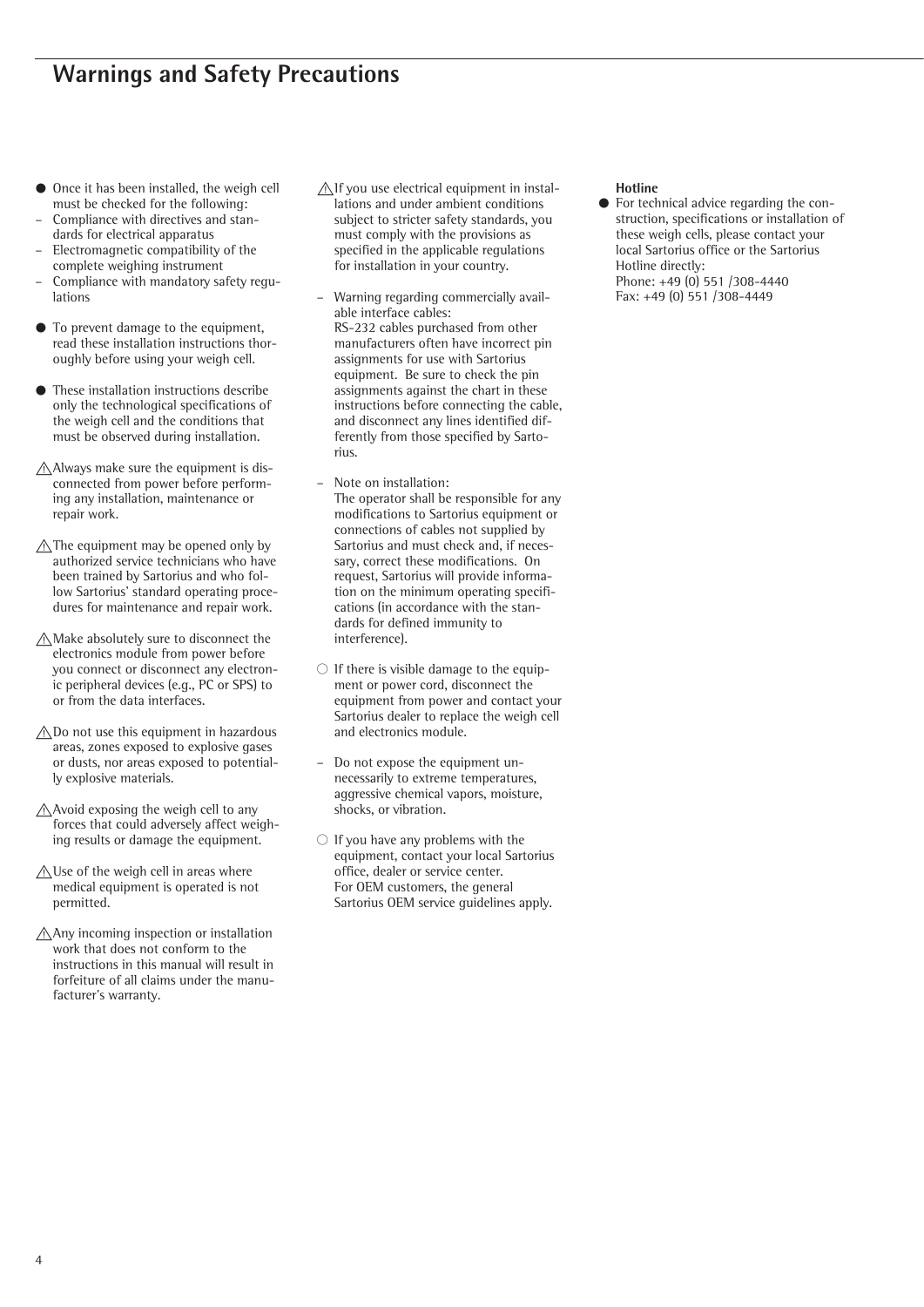## **Key to Model Numbers**

 $\circlearrowright$  The model number printed on the manufacturer's label indicates the features with which the weigh cell has been equipped. Below is an example of how to interpret the model number:

|      | Order information            |                                 | Weigh cell:<br>WZG-10S AN2 T10 Mo2 P10 I65 TR1 U0 A27 (Example) |
|------|------------------------------|---------------------------------|-----------------------------------------------------------------|
|      | Maximum load                 |                                 |                                                                 |
|      |                              |                                 | Application                                                     |
| 1S:  | $1$ kg                       |                                 | Weighing: static<br>AN2:                                        |
| 2S:  | $2$ kg                       |                                 |                                                                 |
| 10S: | $10$ kg                      |                                 |                                                                 |
| 20S: | 20 kg                        |                                 |                                                                 |
|      | Dead load range [kg]         |                                 |                                                                 |
|      | WZG-1S                       | WZG-2S                          | $WZG-10S$<br>WZG-20S                                            |
| T0:  | $0 - 4$                      | $0 - 4$                         | T10:<br>$0 - 13$<br>T20:<br>$0 - 13$                            |
| T1:  | $4 - 6.2$                    | $4 - 6.2$                       | $26 - 40$<br>T11:<br>$13 - 17$<br>T21:                          |
| T2:  |                              | $6.2 - 8$                       | T12:<br>$17 - 20$                                               |
| T3:  |                              | $8 - 10.2$                      | T13:<br>$20 - 25$                                               |
| T4:  |                              | $10.2 - 12.2$                   |                                                                 |
| T5:  |                              | $12.2 - 14$                     |                                                                 |
| T6:  |                              | $14 - 16$                       |                                                                 |
|      |                              |                                 |                                                                 |
|      | Motor decoupling device      |                                 |                                                                 |
| Mo0: |                              | Without motor decoupling device |                                                                 |
| Mo2: | With motor decoupling device |                                 | - Length of interface cable                                     |
|      |                              |                                 | $\overline{P10}$ :<br>3 meters                                  |
|      |                              |                                 | P11:<br>6 meters                                                |
|      |                              |                                 | P12:<br>9 meters                                                |
|      |                              |                                 |                                                                 |
|      |                              |                                 |                                                                 |
|      |                              |                                 |                                                                 |
|      | IP protection rating         |                                 | Transport locking device                                        |
| 144: | <b>IP44</b>                  |                                 | Without transport locking device<br>TRO:                        |
| 165: | <b>IP65</b>                  |                                 | TR1*: With transport locking device                             |
|      |                              |                                 |                                                                 |
|      |                              |                                 |                                                                 |
|      | Port for below-cell weighing |                                 | Interfaces                                                      |
|      | U0: Without port             |                                 | RS-232<br>A27:                                                  |
|      | U1*: With port               |                                 | A28:<br>RS-232 & CANopen                                        |

\* = Please note: Options TR1 and U1 cannot be combined.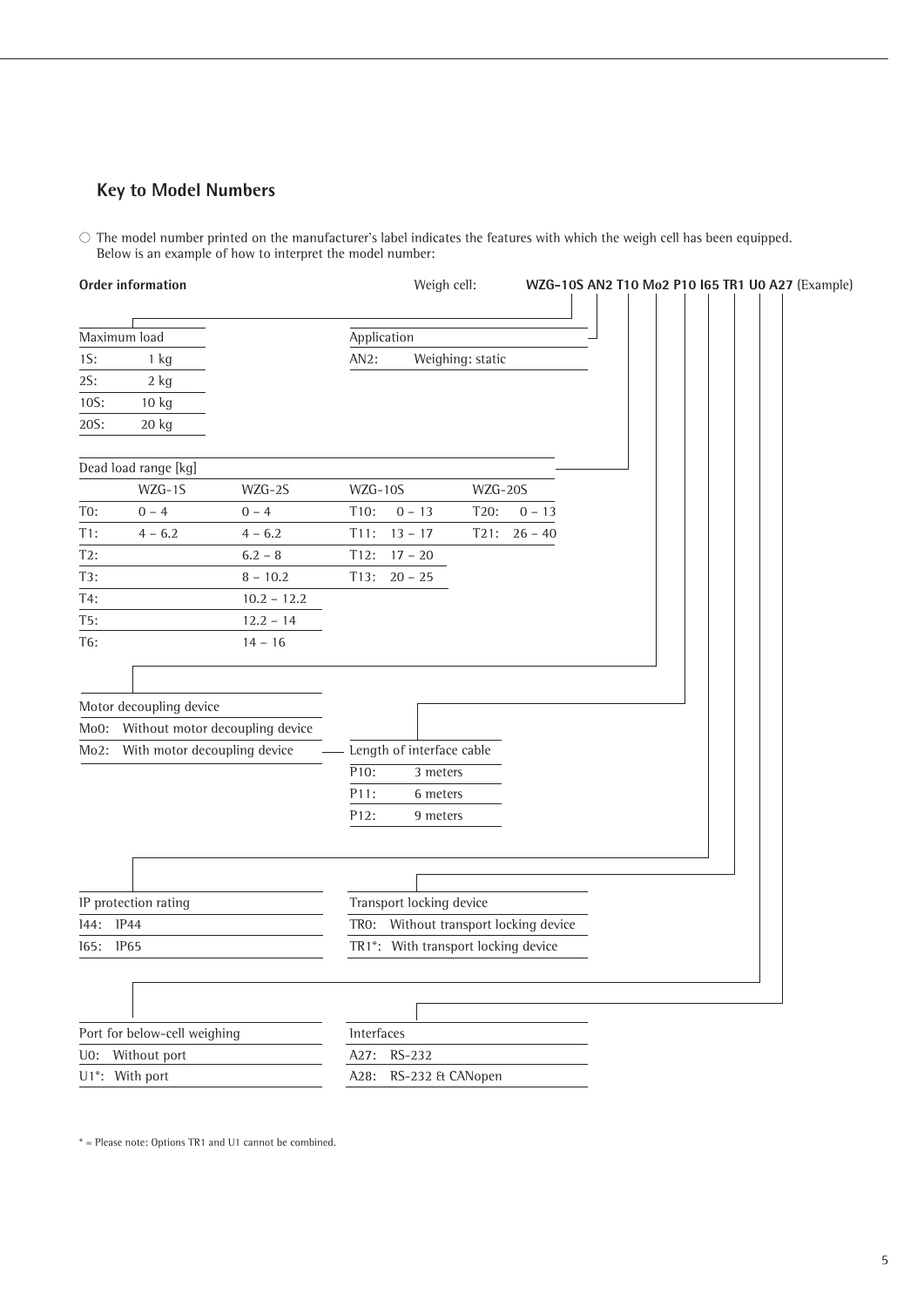## **General View of the Equipment**



| Pos.           | Designation                                   | Pos. | Designation                                       |
|----------------|-----------------------------------------------|------|---------------------------------------------------|
|                | Load receptor                                 | 6    | DC jack                                           |
|                | Screws for load receptor                      |      | Motor decoupling device                           |
|                | Only for service technicians: preload setting | 8    | Optional: CANopen bus interface: male connector   |
| $\overline{4}$ | Transport locking device                      | 9    | Optional: CANopen bus interface: female connector |
| $\mathbf{h}$   | Data interface: RS-232                        | 10   | Optional: Control for motor decoupling device     |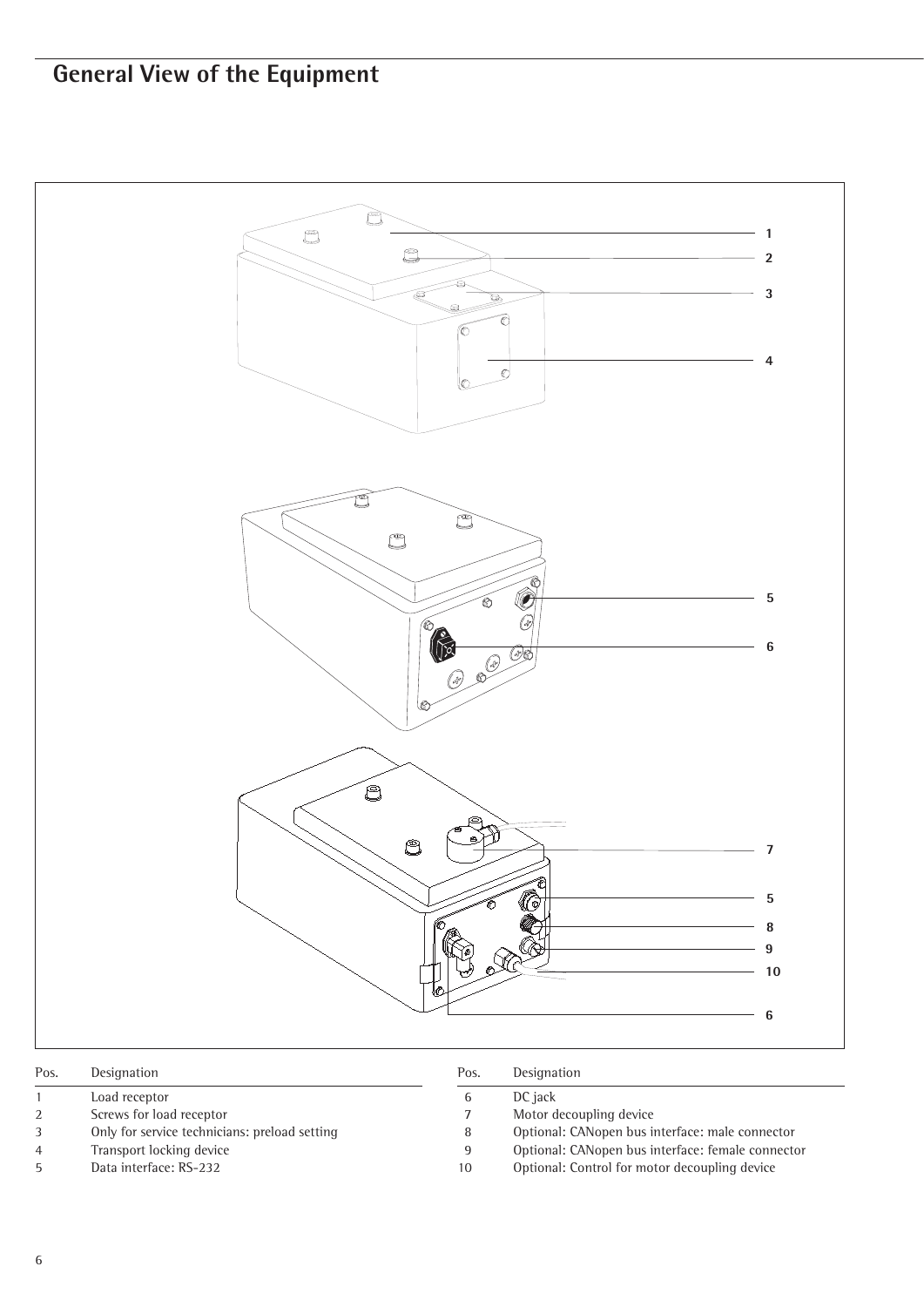## **Installation**

The weigh cells are available in various versions. If you have ordered special options, the weigh cells are equipped with the specified features at the factory. The model label indicates which features have been configured (see the section entitled "Key to Model Numbers").

## **Storage and Shipping Conditions**

- Once the equipment has been removed from the packaging, it may lose accuracy if subjected to strong vibration. Excessively strong vibration may compromise the safety features of the equipment.
- Do not expose the equipment unnecessarily to extreme temperatures, moisture, shocks, or vibration.
- $\circlearrowright$  It is a good idea to save the box and all parts of the packaging until you have successfully installed your equipment. Only the original packaging provides the best protection for shipment.
- $\circ$  Before packing your equipment for shipment, unplug all connected cables to prevent damage.
- $\triangle$  The equipment must be packed in the original packaging for relatively longdistance shipping. Use of other packaging will void the Sartorius warranty.
- $\overline{O}$  Do not expose the equipment to gravitational acceleration in excess of  $\approx$  300 m/s<sup>2</sup> (unless additional equipment is installed on the load receptor that enables it to withstand this force). Please keep in mind that this level of acceleration can be caused just by firmly placing the weigh cell on a rigid surface.

### **Incoming Inspection**

The customer shall inspect the product and packaging, without undue delay, upon delivery for proper functioning, completeness, and absence of defects. This is to be performed in an incoming inspection within 10 days of delivery of the product. The incoming inspection must take place before the equipment is installed. Any obvious defects, errors, or incorrect delivery must be reported in writing. Defects detected at a later date must be reported in writing immediately upon detection.

Be sure to perform the following as part of the incoming inspection:

– We recommend performing a repeatability test using an auxiliary draft shield to make sure the weigh cells were not damaged in transport. You can use the configuration software included with the weigh cell as an aid for this test.

## **Equipment Supplied**

- Weigh cell
- DC jack (Hirschmann)
- Configuration software
- Interface:  $RS-232$ <br>
Interface cable: w
- Interface cable: weigh cell to PC
- Installation instructions (this document) – Special accessories as listed on the bill of delivery, if ordered, or in accordance with specific arrangement.

#### **Installation Instructions**

The equipment is designed to provide reliable results under normal ambient conditions. If you have any questions or difficulties when developing your weighing system, please contact the specialists at Sartorius. When designing and setting up your weighing system, please observe the following so that you will be able to work with added speed and accuracy:

– Avoid exposing the equipment to the effects of extremely high temperatures; for example, caused by other electronic components, heaters or direct sunlight.

- Protect the equipment from drafts that come from open windows or doors.
- Avoid exposing the equipment to excessive vibrations during weighing; for example, caused by motors or valves.
- Protect the equipment from aggressive chemical vapors.
- Do not expose the equipment to extreme moisture. Switch the system to the standby mode when not in use.

 $\bigwedge$ Always calibrate the weigh cell after transport.

– Equipment installed on the load receptor can interfere with the weigh cell functions. The operator of the equipment accepts all liability for production release and the overall specifications of the particular system. The overall specifications attained by your system may differ from the specifications listed for the weigh cell in these instructions.

Conditioning the Equipment: Moisture in the air can condense on the surface of a cold weighing instrument or other device whenever it is moved to a substantially warmer place. If you transfer the equipment to a warmer area, make sure to condition it for about 2 hours at room temperature, leaving it unplugged from AC power.



- **Connecting the Weigh Cell to a PC**
- Plug in the male connector on the interface cable supplied as follows: 12-pin round connector in RS-232 interface on the weigh cell and 9-contact D-SUB in COM interface on the PC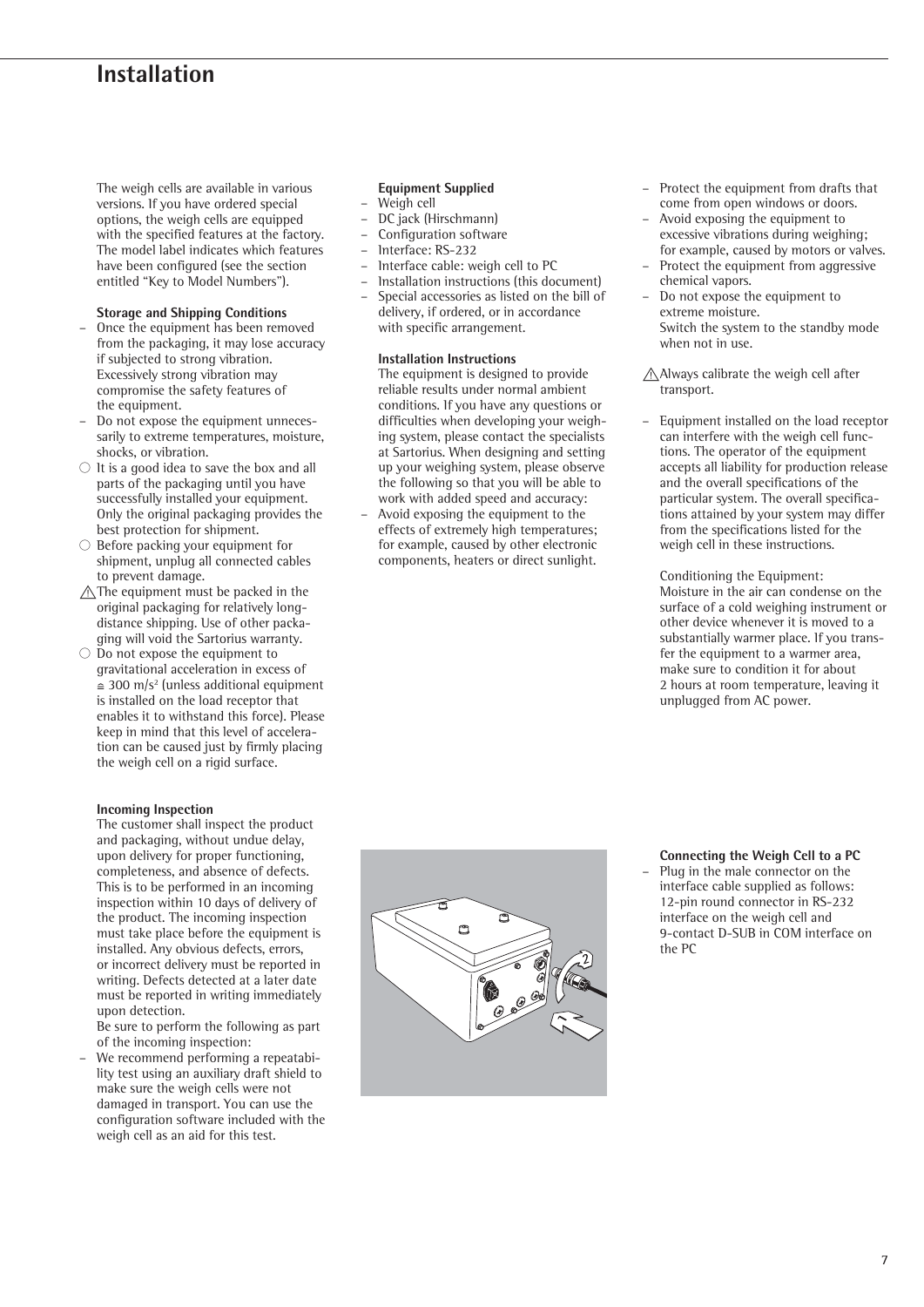

### **Connecting the Weigh Cell to AC Power**

- Check the voltage rating and the plug design. If they do not match your local rating or standard, contact your supplier. Use only:
- Genuine Sartorius AC adapters or power supplies, or
- AC adapters or power supplies approved by an authorized technician
- $\circlearrowright$  Power is supplied over the DC jack (Hirschmann connector). If the voltage specified on the label or the plug design of the AC adapter does not match your local rating or standard, please contact your nearest Sartorius office or dealer.
- $\circ$  Supply voltage:
- The weigh cell can be operated with a supply voltage of 12V to max. 26V.

 $\triangle$  The power connection must be made in accordance with the regulations applicable in your country.

### **Safety requirements for operation of the evaluation electronics connected to a safety extra low voltage (SELV) source:**

The external power supply must meet the requirements of EN 61010-1, Section 6: "Protection Against Shock Current." Please also refer to the specifications for classification of electrically operated equipment in EN 61010-1, Appendix H.

### **Safety Precautions:**

The power supply must be rated to safety extra low voltage (SELV) or grounded (earthed) safety extra low voltage (SELV-E).

An AC adapter rated to Class 2 can be plugged into any wall outlet with no additional safety precautions required. The ground terminal is connected to the weigh cell housing. The electronics module must be grounded for operation. The data interface is also electrically connected (grounded) to the weigh cell housing.

Pin assignment for the connector: Pin 1: "plus" Pin 2: "minus"

EMC requirements:

The connector is designed for DC connections between equipment that is not connected to a DC power supply. The cable length must not exceed 3 m.

To use an external power supply, the power source must meet the requirements of EN61326. The following standards apply:

| Fast transients       | IEC61000-4-4  |
|-----------------------|---------------|
| Surge voltage         | IEC 61000-4-5 |
| Conductive HF signals | IEC61000-4-6  |

Built-in connector on weigh cell Type G 30 A 5 M<br>Socket for the above connector Type G 30 KW 3 1 (supplied)

Type G 30 KW 3 F 2m, G 30 W 3 F

Available from: Hirschmann Electronics GmbH & Co. Stuttgarter Strasse 45-51 72654 Neckartenzlingen Germany

### **Connecting Electronic Peripheral Devices**

Make absolutely sure to unplug the weigh cell from AC power before you connect or disconnect a peripheral device (display and control unit or PC) to or from the interface port.



Dimensions in mm

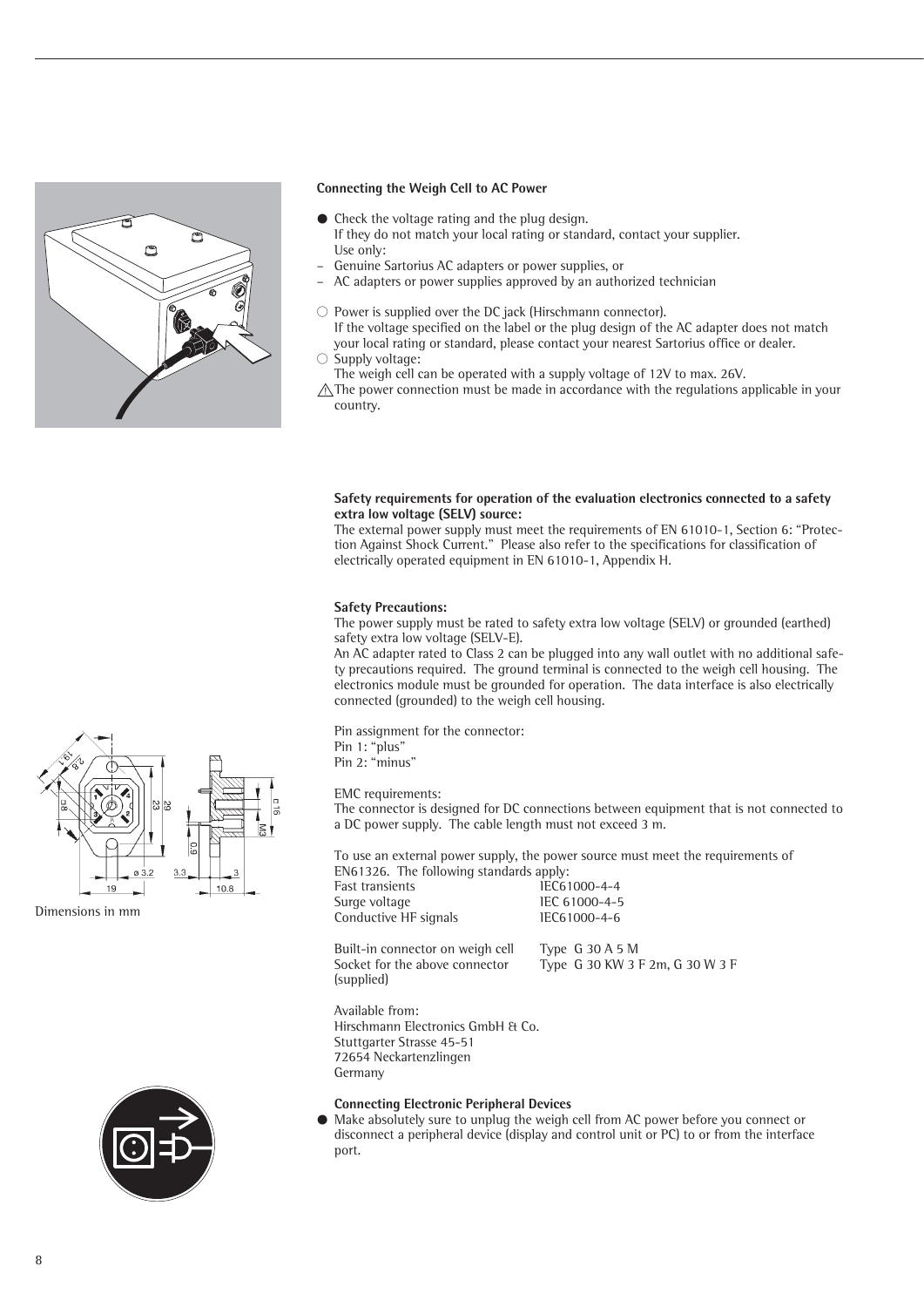

### **Warm-up Time**

The amount of warm-up time required depends in part on the system in which the weigh cell is installed. To deliver exact results, the weigh cell must warm up for at least 30 minutes after it is switched on. Only after this time will the device have reached the required operating temperature.

## **Attaching the User-Specific Transducer**

- § Attach any user-specific transducer to the threaded fastener (M8) on the load receptor and tighten it as indicated in the table below listing the torque values.
- $\triangle$  Make sure the user-specific transducer is rigid and firmly attached to the load receptor.

 $\Omega$ 

 $\odot$ 

 $\odot$ 

## **Maximum torque for load receptor screws and user-specific transducer:**



| Model            | M.    | M.,   | М.    |        | $F_x$ , approx. $F_y$ , approx. | F, , approx. |
|------------------|-------|-------|-------|--------|---------------------------------|--------------|
| WZG1, WZG2 40 Nm |       | 50 Nm | 46 Nm | 400 N  | 400 N                           | 300 N        |
| WZG 10           | 40 Nm | 50 Nm | 56 Nm | 800 N  | 800 N                           | 600 N        |
| WZG20            | 40 Nm | 50 Nm | 56 Nm | 1000 N | 1000 N                          | 1000 N       |



 $\odot$ 

#### **Permanently installed weigh cells**

– Adjust the weigh cell after it has been installed in the system in its permanent location (see page 12).

The weigh cell must be adjusted again any time the location or position of the weighing system is changed.

- For optimum operation, install the weigh cell in a horizontal position.
- § 3 fastening screws (see arrows): 3x M12 and 12 mm deep



- § The base plate should be separated from the fastening plate on the weigh cell by spacers on the screws.
- Placing the base plate flat onto the unit without spacers will cause mechanical tension and result in malfunction of the weigh cell.

**1)** Base plate of the weigh cell

**2)** Spacers

**3)** Fastening device for the system

§ How to attach the plate using M12 screws: Attach the plate to the threaded fasteners on the weigh cell: torque should be at least 24 Nm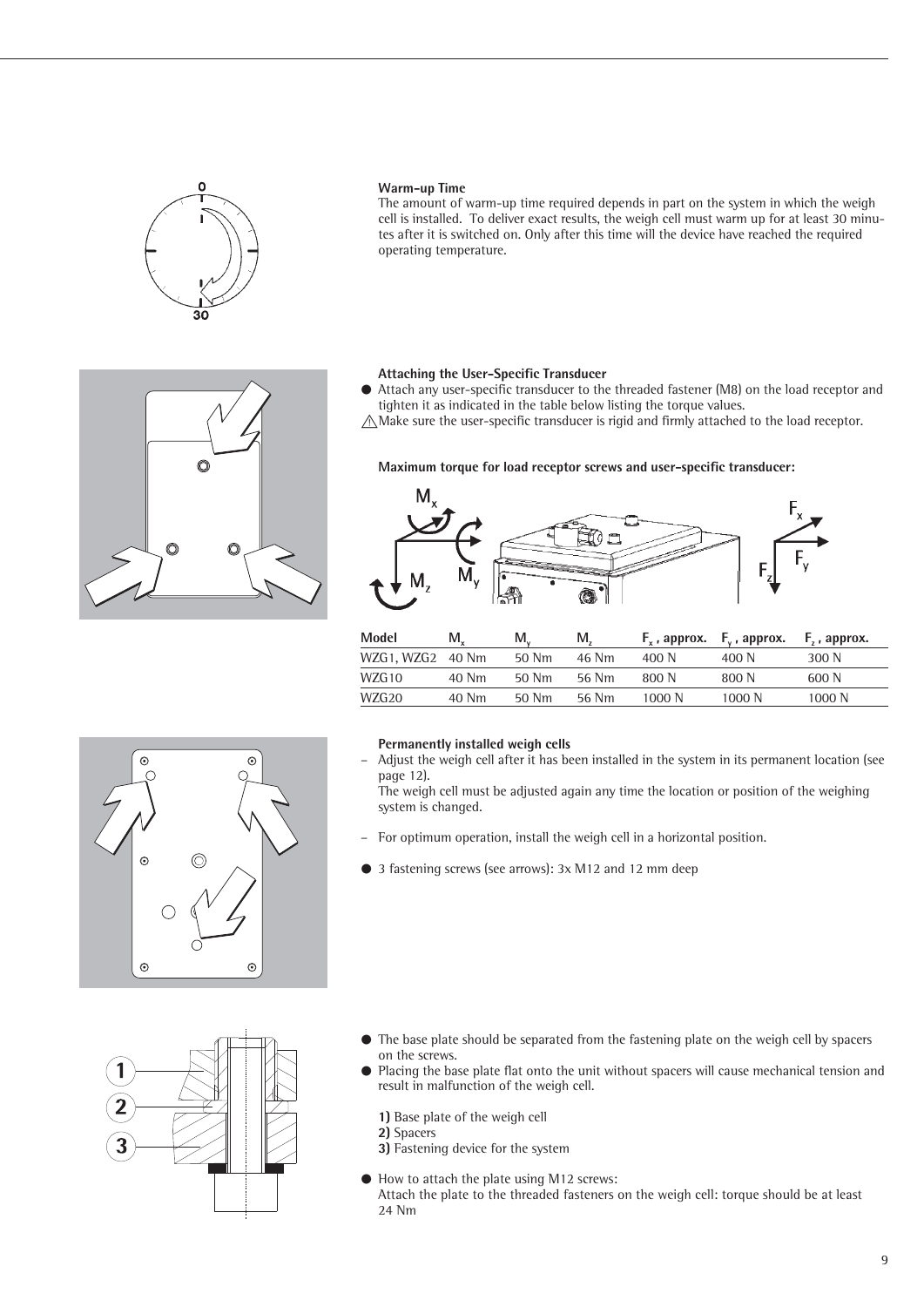

**Removing the Transport Locking Device on WZG-1 and WZG-2 Weigh Cells:** § To remove the plate, loosen and remove the screws.

- 
- § Hold the clamp **(1)** at the top and pull it outward.
- § Pull out the 2 bolts **(2)**.
- § Replace the plate and fasten it using the 4 screws.
- $\circlearrowright$  Save the clamp and bolts, and place them inside the pocket located on the last page of these instructions.



## **Optional Transport Locking Device**

- $\circ$  **Purpose:** The optional transport locking device is used to secure the weigh cell for transport. This is useful if the unit is mounted on an anti-vibration balance table or if a device (such as a belt conveyor) is attached to the load plate.
- $\bigcirc$  If the weigh cell is installed in a system with an anti-vibration balance table: Ensure that these screws are easily accessible throughout the entire system configuration.
- To loosen the transport locking device:
- Unscrew the 4 yellow plastic plugs.
- Remove the 4 hexagon socket screws (M6 x 30).
- § Afterwards, replace the 4 plastic plugs.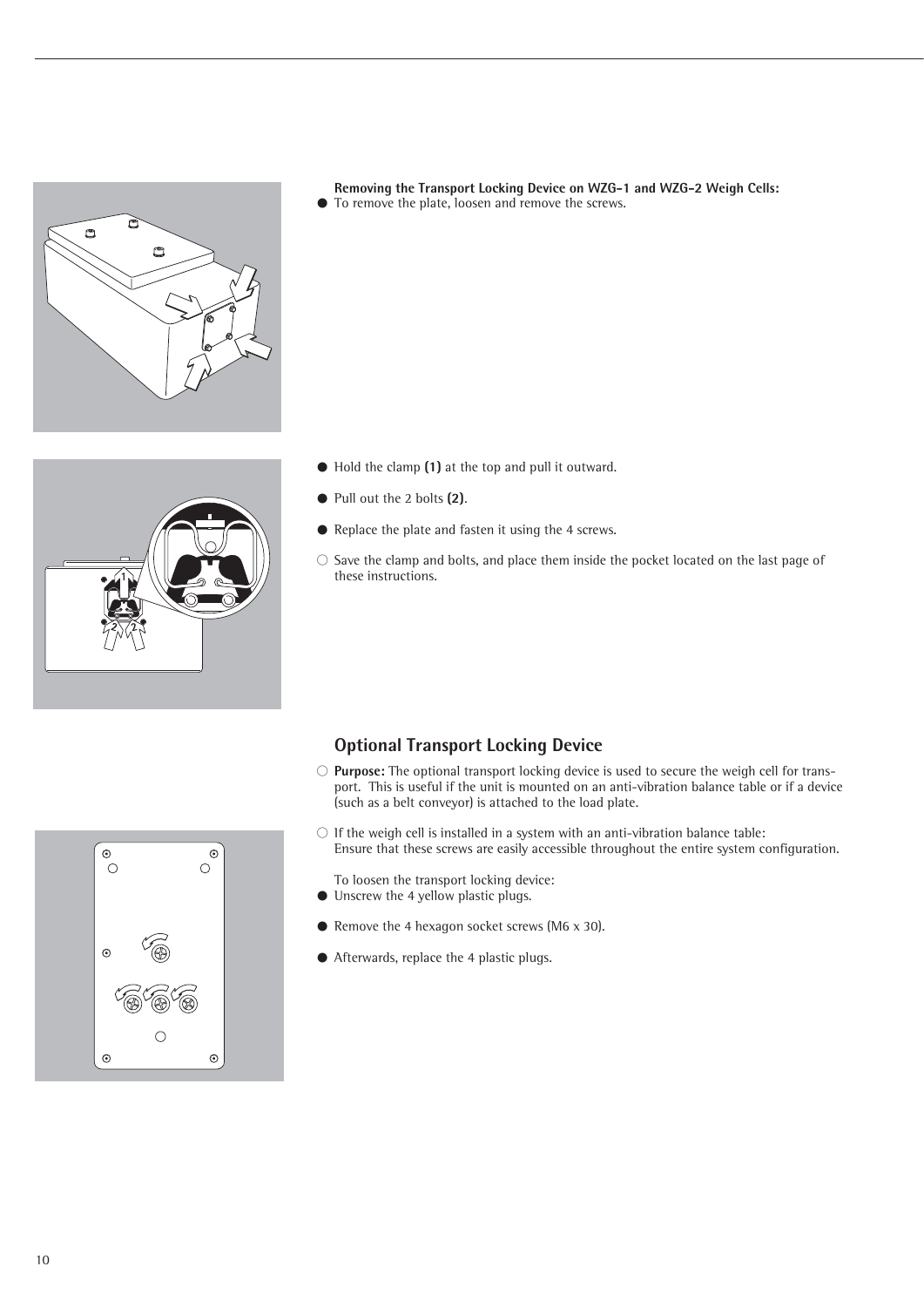## **Operation**

## **Information on Using Weigh Cells**

**Handling of Samples and Containers**  Samples should be acclimatized to the temperature of the weigh cell to avoid negative effects on results, such as measurement errors and fluctuations caused by air buoyancy resulting from convection currents across the surface of the sample.

These negative effects increase as the volume and/or surface area of the sample increases. For this reason, the size of the container should be appropriate for the sample.

When designing a draft shield device, steps must be taken to keep the increase in temperature within the weighing chamber to a minimum (e.g., using a bypass).

#### **Weighing Electrostatically Charged Samples or Containers**

If a sample or container is electrostatically charged, significant errors may result during weighing. Materials with low conductivity, such as glass, plastic or filters, are particularly susceptible to static electricity (resulting, e.g., from friction) because the weighing pan can discharge the static electricity only very slowly.

The result is a force action between the charge on the sample and the permanently installed parts of the weigh cell. This causes the readout to fluctuate constantly.

Ionization can be applied to make the air around the sample conductive. This allows the charge to be compensated through the air or discharged through the ground (grounded).

Aside from purely mechanical solutions (e.g., using a special weighing pan to shield the system), bombarding the sample with ions of opposing polarity to neutralize the surface charge is one of the most effective methods for eliminating static electricity. Sartorius can provide ionization devices for installation in weighing systems.

The area around the weigh cell can also contain charges that negatively affect the accuracy of weighing results. Appropriate steps taken in the design of a draft shield device can counteract such effects.

#### **Weighing Magnetic or Magnetizable Samples**

For technical reasons, the use of magnetizable materials in the manufacture of weigh cells is unavoidable, primarily because the operating principle of highresolution weigh cells is based on compensation of the load through magnetic forces.

When weighing magnetic or magnetizable samples or containers, interaction between the sample or container and certain parts inside the weigh cell may distort the weighing results.

To keep such effects to a minimum, we recommend increasing the distance between the sample/container and the weighing system using a non-magnetic material. The force is reduced quadratically with the increase in distance.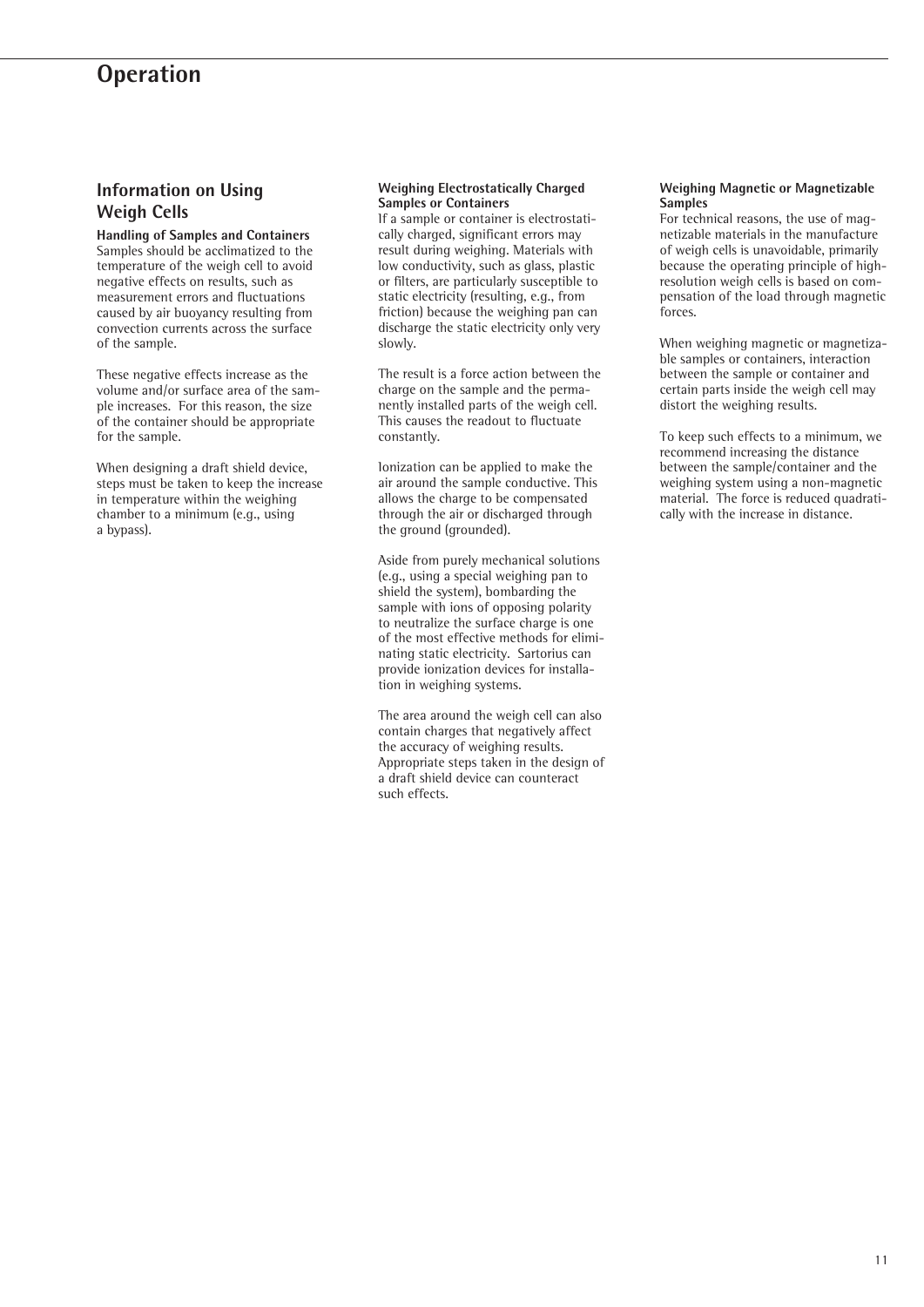## **Calibration/Adjustment**

Calibration/adjustment can be performed as follows:

– Using control commands sent in xBPI mode by the WZConf configuration software from Sartorius installed on a computer (see page 15 for the commands).

## **Optional Below-Cell Weighing**

Purpose

A port for a below-cell weighing is located on the bottom of the weigh cell.

- Remove the cover plate. Threaded fastener for hook: M6
- Carefully install the spacing bolts included with the weigh cell: max. torque: 3 Nm
- § Carefully install the hook included as standard equipment: max. torque: 3 Nm

 $\circ$  If necessary, install a shield for protection against drafts.

 $\triangle$  This reduces the IP protection rating to IP32.

## **Optional Motor Drive Connection**

### Purpose

If you wish to install a transport device on the load plate, you can have the weigh cell equipped at the factory with a connection for an asynchronous drive motor by indicating your requirements when you place your order. With this option, the supply voltage for the motor does not affect the weighing system.

## Specification

– Connection values: asynchronous motor power supply and drive

|                                  |                                       | For each phase: L1 (black)/L2 (black)                                                                             |
|----------------------------------|---------------------------------------|-------------------------------------------------------------------------------------------------------------------|
|                                  | L <sub>3</sub> (brown)                |                                                                                                                   |
|                                  | $I_{\text{nom}}$                      | $625 \text{ mA}_{\text{eff}}$                                                                                     |
|                                  |                                       | $l_{\text{max}}$ 2A <sub>eff</sub> (for at least 3 sec)                                                           |
|                                  | $U_{\text{max}}$ 400 $V_{\text{eff}}$ |                                                                                                                   |
|                                  | P                                     | $< 0.75$ kW                                                                                                       |
| Signal and control lines         |                                       |                                                                                                                   |
|                                  |                                       | S1 (white)/S2 (white)                                                                                             |
|                                  | $I_{max}$ 50 mA                       |                                                                                                                   |
|                                  | $U_{\text{max}}$                      | 42 V                                                                                                              |
|                                  |                                       | Protective grounding conductor (protective earth; PE)                                                             |
|                                  |                                       | (green and yellow)                                                                                                |
|                                  | $I_{\text{max}}$                      | 2 A                                                                                                               |
|                                  |                                       | Impedance: $< 0.3$ ohms                                                                                           |
|                                  |                                       | Provide fuse protection for the connected motor with max. 16A as described in EN 6010                             |
| Connecting cable:                |                                       | SI-TPE, highly flexible, black; oil resistant, ozone<br>resistant, $6 \times 0.5$ mm <sup>2</sup> (copper tinned) |
| D <sub>N</sub> color coded wires |                                       | $2 \text{ which } (51/52)$ $2 \text{ block } (11/12)$ $1 \text{ brown } (12)$ .                                   |

| - Connecting cable:<br>RAL color-coded wires: | SI-TPE, highly flexible, black; oil resistant, ozone<br>resistant, $6 \times 0.5$ mm <sup>2</sup> (copper tinned)<br>2 white (S1/S2), 2 black (L1/L2), 1 brown (L3);<br>1 green and yellow (PE)<br>The wires for the junction box are connected to the<br>wires for the motor drive inside the weigh cell. |
|-----------------------------------------------|------------------------------------------------------------------------------------------------------------------------------------------------------------------------------------------------------------------------------------------------------------------------------------------------------------|
| Wire outer diameter:                          | 2 2 mm                                                                                                                                                                                                                                                                                                     |

Ohmic resistance at 20°C max. Nominal voltage

 $40.1$  ohms/km (as described in DIN VDE\* 0812)<br> $300/500V$ 

If the connected motor is powered via a frequency converter, interference may be caused by emission of electromagnetic radiation. Please observe the recommendations of the manufacturer or supplier of the frequency converter. The person or persons responsible for installation shall be responsible for the elimination of any interference.

\* VDE = Association for Electrical, Electronic & Information Technologies



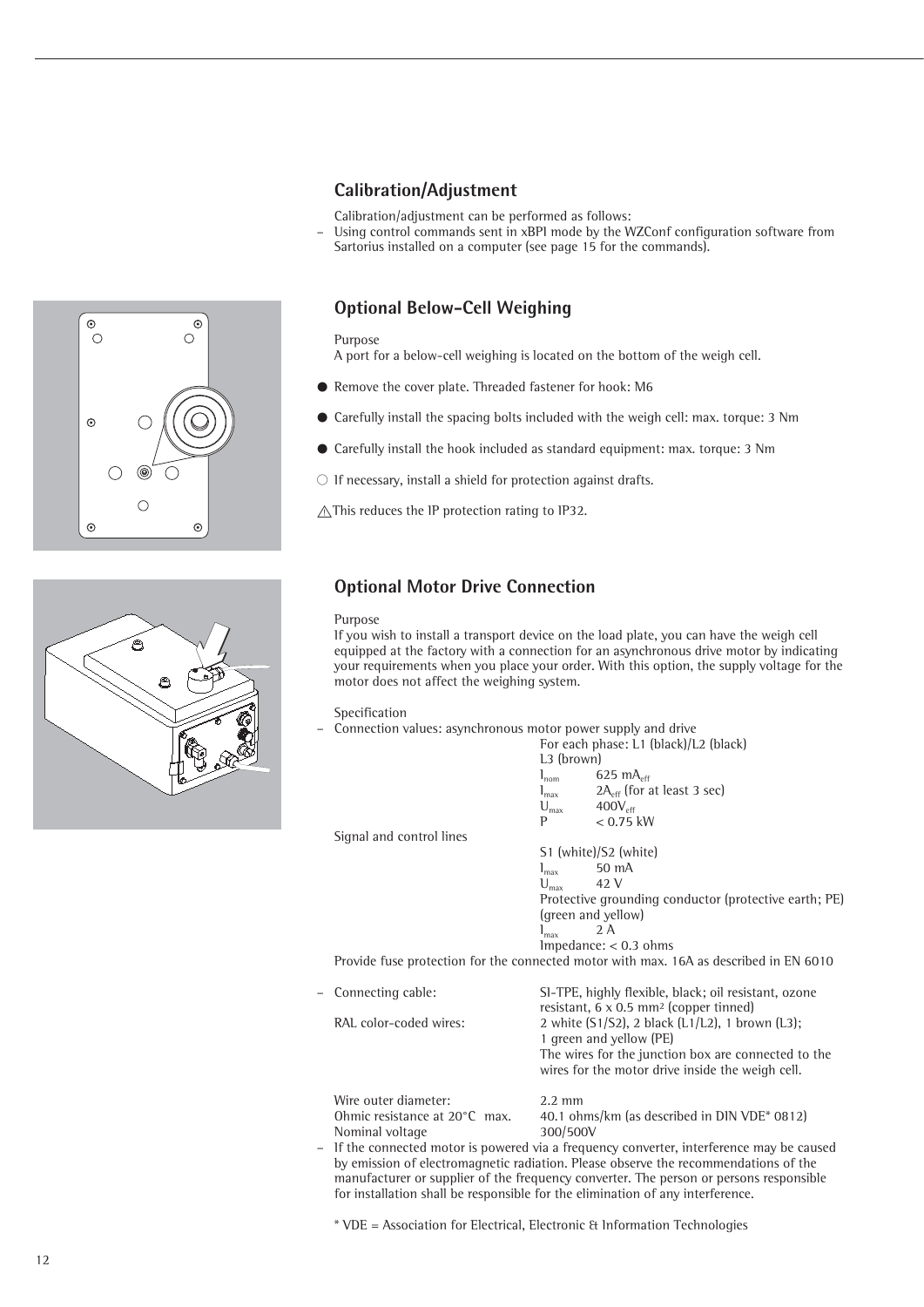## **Factory Settings (Setup)**

### **Purpose**

The weigh cell is configured at the factory. The factory settings can be adapted to your special requirements with the "WZConf" configuration software.

**Factory Settings for Menu Parameters**  The factory-set configurations are identified by an "ο" in the list below.

## **Preparation**

- $\bigcirc$  Using the WZConf configuration software from Sartorius installed on a computer, you can process the operating menu parameters as follows:
- read
- edit
- print<br>– save
	- save
- $\bigcirc$  The "Adapt filter to ambient conditions" option affects the speed with which the display is updated. To set the maximum weighing cycle, select "Very stable conditions."

## **Parameter Settings (Overview)**

- ο Factory setting
- √ User-defined setting

| Operating menu | Adaptation to ambient conditions                                                                                 | $\mathbf{O}$ | Very stable conditions<br>Stable conditions<br>Unstable conditions<br>Very unstable conditions                                                                              |
|----------------|------------------------------------------------------------------------------------------------------------------|--------------|-----------------------------------------------------------------------------------------------------------------------------------------------------------------------------|
|                | Application filter ______<br>(Adaptation to Application)                                                         | $\circ$      | Standard weighing mode (filter on)<br>Manual filling (filter with faster reaction to minor changes)<br>Weighing with computer-aided filling processes<br>Checkweighing mode |
|                | Stability range<br>The stability symbol remains<br>displayed when the value<br>is stable in this range $(+/-)$ . | $\mathbf{O}$ | $0.25$ digit<br>0.5 digit<br>1 digit<br>2 digits<br>4 digits<br>8 digits                                                                                                    |
|                | Stability (symbol) delay                                                                                         | $\mathbf{O}$ | No delay<br>Short delay<br>Long delay<br>Extremely long delay                                                                                                               |
|                | Tare conditions                                                                                                  | $\mathbf{O}$ | At any time<br>Not until the readout is stable                                                                                                                              |
|                | Auto-zero function                                                                                               | $\mathbf{O}$ | Auto zero on<br>Auto zero off                                                                                                                                               |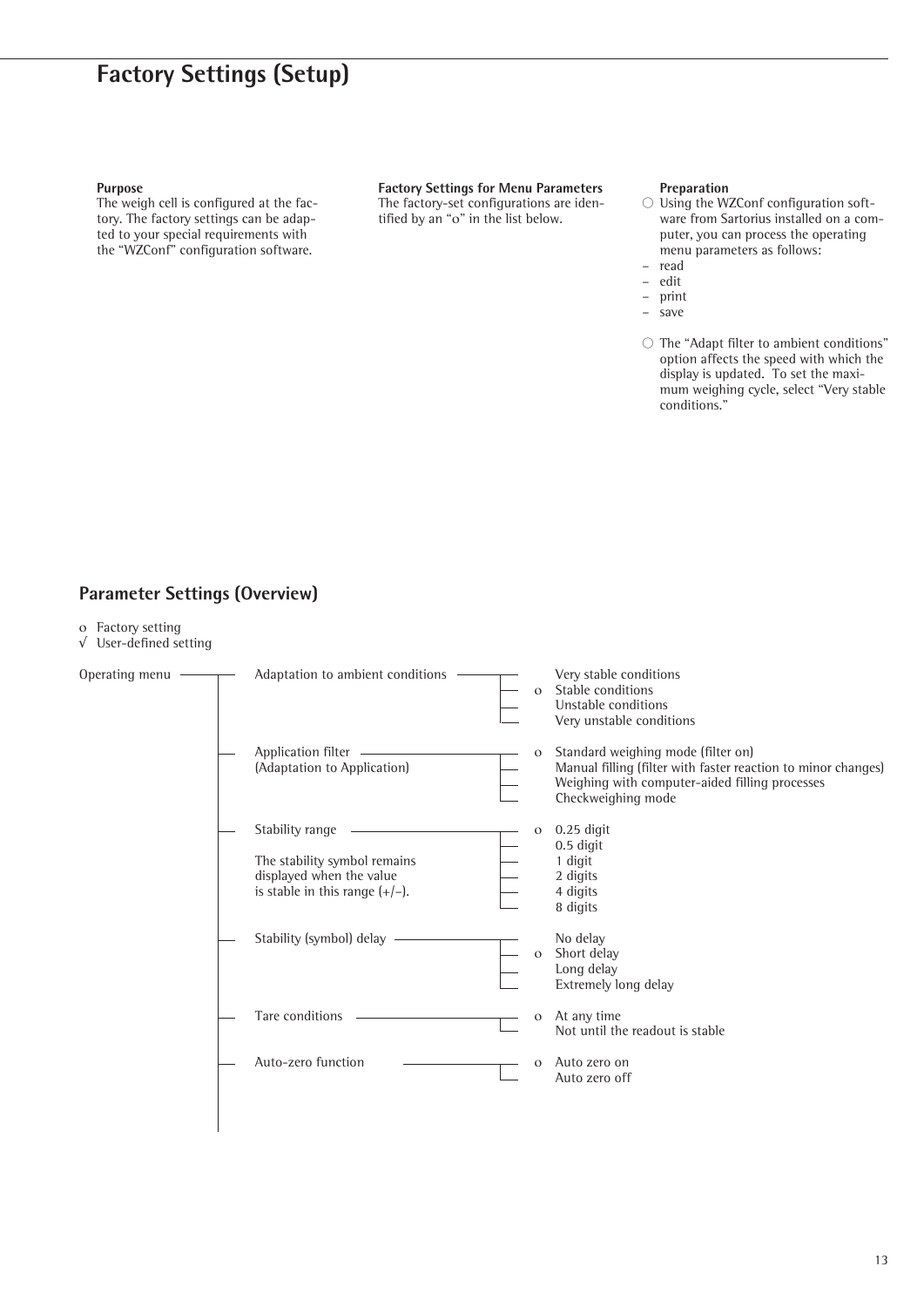| Operating menu | Weight unit <u>example</u>                         |              | $\circ$ Grams [q]                                                                                                                         |
|----------------|----------------------------------------------------|--------------|-------------------------------------------------------------------------------------------------------------------------------------------|
|                | Display accuracy $\_\_$<br>(Adapt measured values) | $\mathbf{O}$ | Basic accuracy<br>Resolution reduced when load changes<br>$Index +1$<br>$Index +2$<br>$Index +3$<br>Increase resolution by a factor of 10 |
|                | Selecting an<br>adjustment function                |              | o External adjustment/calibration with factory-set weight value                                                                           |
|                | Confirm calibration/-<br>adjust. weight            |              | Transfer weight value automatically<br>o Transfer weight value manually                                                                   |
|                | Zero-setting range                                 | $\Omega$     | 1% of the maximum capacity<br>2% of the maximum capacity                                                                                  |
|                | Power on zero range                                |              | o Factory setting (3%-5% of the max. load; depends on model)<br>2% of the maximum load                                                    |
|                | Power on tare/zero function                        |              | Active<br>Inactive<br>Only for zeroing                                                                                                    |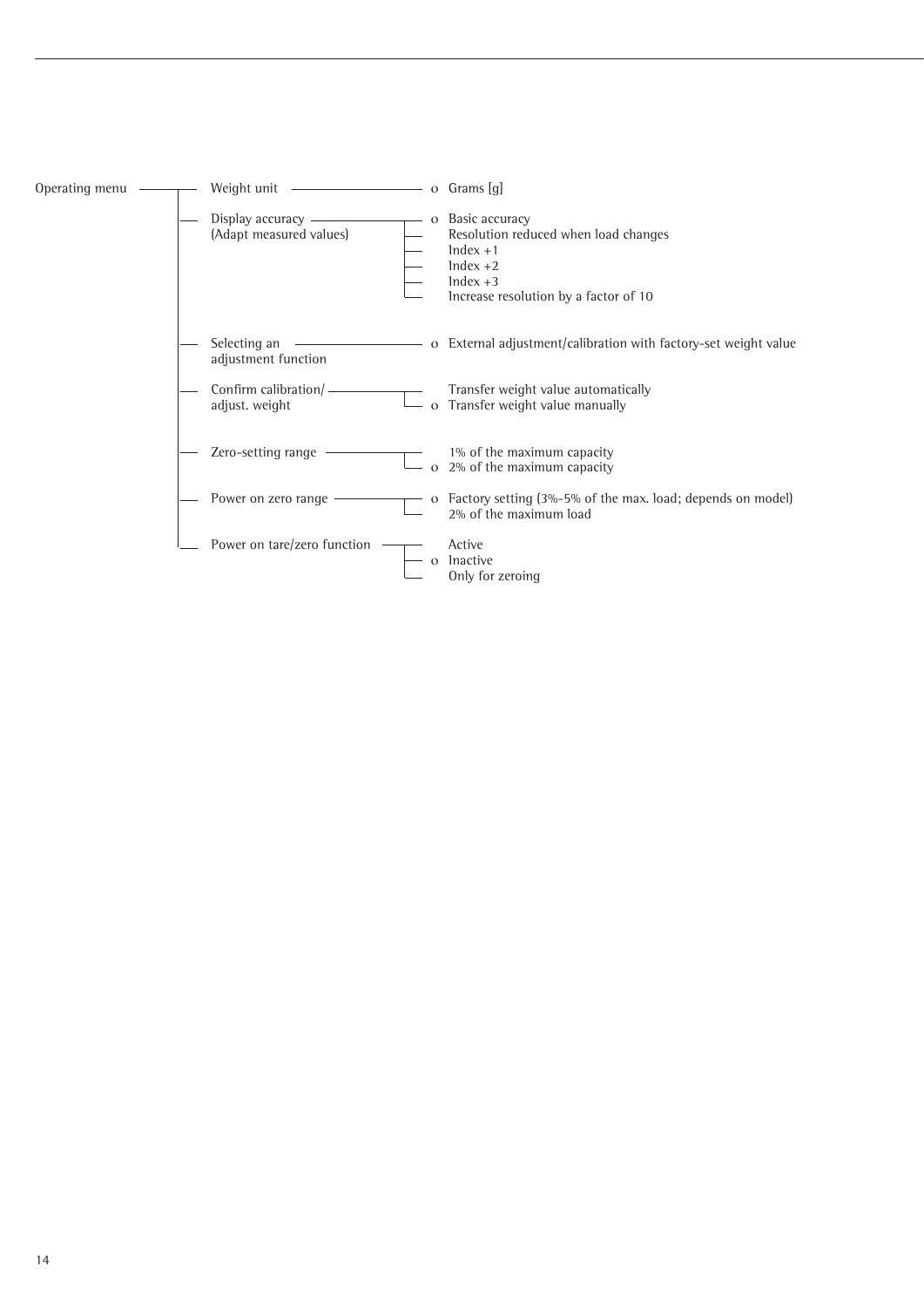## **RS-232 Interface Port**

## **Purpose**

The weigh cells are equipped with a data interface for connection to a computer or other peripheral device.

## **Computer**

You can connect a computer to change, start and monitor weigh cell functions.

## **Preparation**

Please see the pin assignment chart and cabling diagram on page 17.

## **xBPI Operating Mode**

For information on the basic functions of the interface in Sartorius xBPI mode, please see the enclosed CD-ROM. Please observe the detailed information about the individual commands. The available functions of this weigh cell and associated commands are listed in the following section:

## **Features**

| Type of interface: | Serial interface                           |
|--------------------|--------------------------------------------|
| Operating mode:    | Full duplex                                |
| Standard:          | $RS-232$                                   |
| Transmission rate: | 9600 baud                                  |
| Parity:            | <b>bbO</b>                                 |
| Character format:  | Start bit, 7-bit ASCII, parity, 1 stop bit |
| Handshake mode:    | Hardware, 2 characters after CTS           |
| Operating mode:    | xBP1                                       |

## **xBPI Commands (Overview)**

| Command                 | <b>Function</b><br>no. | <b>Selection</b> |
|-------------------------|------------------------|------------------|
| Device information:     |                        |                  |
| Read software version   | 0x00                   |                  |
| Read factory number     | 0x01                   |                  |
| Read weigh cell model   | 0x02                   |                  |
| Read user ID            | 0x03                   |                  |
| Write user ID           | 0x04                   |                  |
| Read OEM text           | 0x05                   |                  |
| Read manufacturer       | 0x07                   |                  |
| Read configuration data | 0x0A                   |                  |
| Read balance info       | 0x0F                   |                  |

| ivietrological data: |      |                |
|----------------------|------|----------------|
| Read max             | 0x0C |                |
| Area 0               |      | 00             |
| Area 1               |      | 0 <sub>1</sub> |
| Area 2               |      | 02             |
| Area 3               |      | 03             |
| Read increment D     | 0x0D |                |
| Area 0               |      | 00             |
| Area 1               |      | 01             |
| Area 2               |      | 02             |
| Area 3               |      | 0 <sub>3</sub> |
|                      |      |                |

| Command                         | <b>Function</b> | <b>Selection</b> |
|---------------------------------|-----------------|------------------|
|                                 | no.             |                  |
| Tare and zeroing functions:     |                 |                  |
| Delete tare                     | 0x13            |                  |
| Delete tare                     |                 | 0 <sub>0</sub>   |
| Delete appl tare 1              |                 | 01               |
| Delete appl tare 2              |                 | 02               |
| Initiate combined tare function | 0x14            |                  |
| Abort combined tare function    | 0x15            |                  |
| Initiate tare                   | 0x16            |                  |
| Abort tare                      | 0x17            |                  |
| Initiate zeroing                | 0x18            |                  |
| Abort zeroing                   | 0x19            |                  |
| Initiate appl tare              | 0x1A            |                  |
| Appl tare 1                     |                 | 01               |
| Appl tare 2                     |                 | 02               |
| Abort appl tare                 | 0x1B            |                  |
| Appl tare 1                     |                 | 01               |
| Appl tare 2                     |                 | 02               |
| Read appl tare                  | 0x1C            |                  |
| Appl tare 1                     |                 | 01               |
| Appl tare 2                     |                 | 02               |
| Write appl tare                 | 0x1D            |                  |
| Preset tare 1                   |                 | 01               |
| Preset tare 2                   |                 | 02               |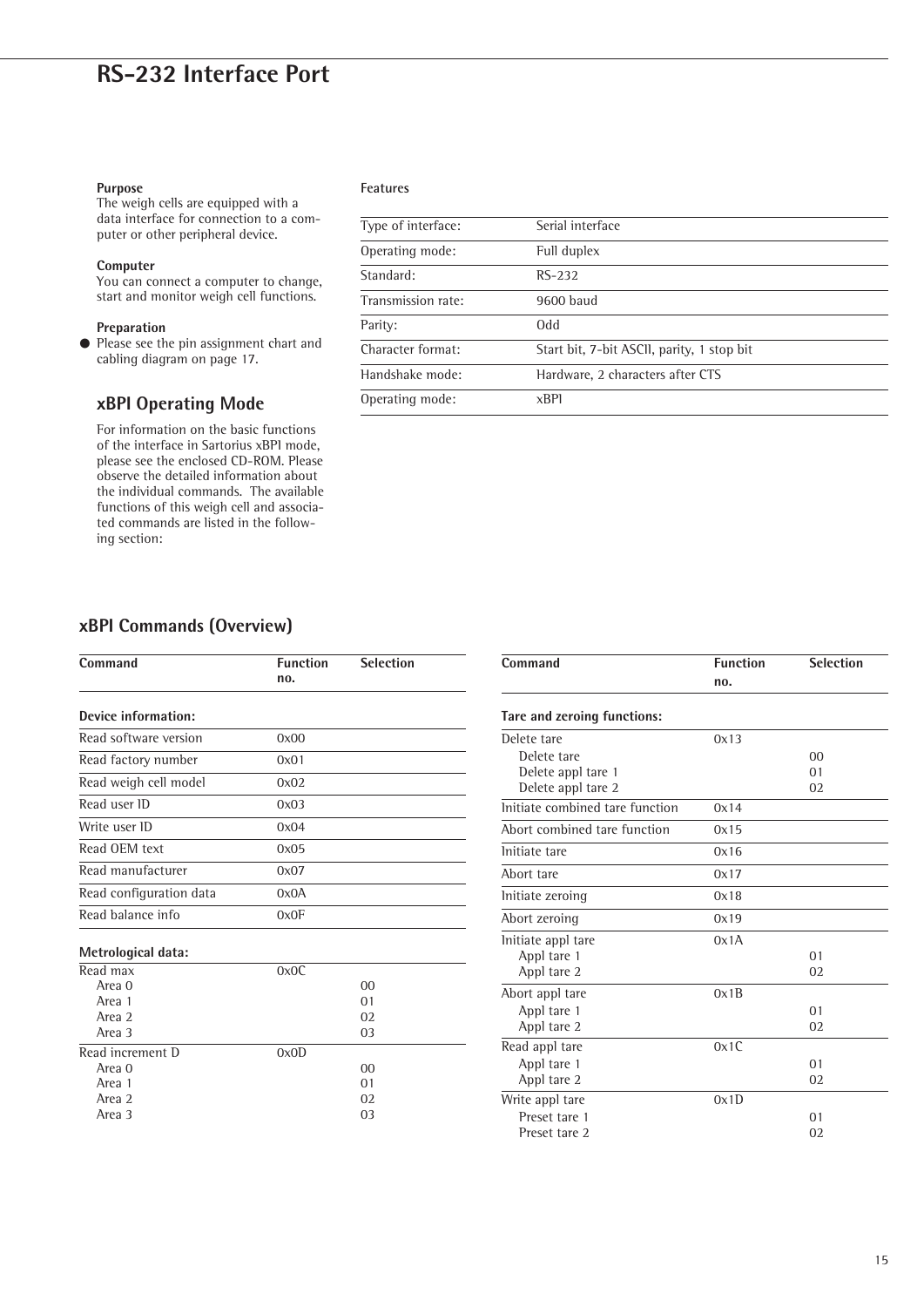| Command                                                    | <b>Function</b><br>no. | <b>Selection</b> |
|------------------------------------------------------------|------------------------|------------------|
| Weight output:                                             |                        |                  |
| Read net weight with<br>standard resolution                | 0x1E                   |                  |
| Read net weight with<br>increased resolution<br>Net weight | 0x1F                   |                  |
| (Standard resolution)<br>Net weight                        |                        | 0 <sup>0</sup>   |
| (10x resolution)<br>Net weight                             |                        | 01               |
| (100x resolution)                                          |                        | 02               |
| Read gross weight with<br>standard resolution              | 0x20                   |                  |
| Read gross weight with<br>increased resolution             | 0x21                   |                  |
| Gross weight<br>(Standard resolution)<br>Gross weight      |                        | 0 <sup>0</sup>   |
| (10x resolution)<br>Gross weight                           |                        | 01               |
| (100x resolution)                                          |                        | 02               |
| Read tare                                                  | 0x22                   |                  |
| <b>Presettings:</b>                                        |                        |                  |
| Read weighing mode                                         | 0x26                   |                  |
| Write weighing mode                                        | 0x2C                   |                  |
| Very stable conditions                                     |                        | 01               |
| Stable conditions                                          |                        | 02               |
| Unstable conditions<br>Very unstable conditions            |                        | 03<br>04         |
| Read menu from EEPROM                                      | 0x46                   |                  |
| Save menu in EEPROM                                        | 0x47                   |                  |
| Read user memory (ISI scratch)                             | 0x4A                   |                  |
| Write user memory (ISI scratch)                            | 0x4B                   |                  |
| Read stop flags                                            | 0x54                   |                  |
| timeless menu index                                        |                        | 00               |
| Read parameter table<br>Timeless menu index                | 0x55                   | 00               |

Write parameter table 0x56

Timeless menu index 00 Value 00

| Command                                                                                       | <b>Function</b><br>no. | <b>Selection</b> |  |  |
|-----------------------------------------------------------------------------------------------|------------------------|------------------|--|--|
| <b>Calibration and adjustment functions:</b>                                                  |                        |                  |  |  |
| Start adjustment                                                                              | 0x28                   |                  |  |  |
| Set preload                                                                                   |                        | 112              |  |  |
| Delete preload                                                                                |                        | 113              |  |  |
| Accept weight                                                                                 |                        | 114              |  |  |
| Determine internal calibration weight                                                         |                        | 116              |  |  |
| External adjustment with user-defined weight                                                  |                        | 117              |  |  |
| External adjustment with default weight                                                       |                        | 119              |  |  |
| Internal adjustment                                                                           |                        | 120<br>122       |  |  |
| External linearization with default weight<br>External linearization with user-defined weight |                        | 123              |  |  |
| Abort adjustment                                                                              | 0x29                   |                  |  |  |
| Read temperature sensors                                                                      | 0x76                   |                  |  |  |
| Temp. sensor 0                                                                                |                        | 00               |  |  |
| Temp. sensor 1                                                                                |                        | 01               |  |  |
| Temp. sensor 2                                                                                |                        | 02               |  |  |
| Temp. sensor 3                                                                                |                        | 03               |  |  |
| Read adjustment unit                                                                          | 0x78                   |                  |  |  |
| Write adjustment unit<br>Grams                                                                | 0x79                   | 02               |  |  |
| Kilograms                                                                                     |                        | 03               |  |  |
| Carats                                                                                        |                        | 04               |  |  |
|                                                                                               |                        |                  |  |  |
| Status of weigh cell:                                                                         |                        |                  |  |  |
| Read gross bar graph                                                                          | 0x2F                   |                  |  |  |
| Read balance status block                                                                     | 0x30                   |                  |  |  |
| Read balance status                                                                           | 0x32                   |                  |  |  |
| Read time stamp                                                                               | 0x35                   |                  |  |  |
| Read on/off status                                                                            | 0x36                   |                  |  |  |
| Read cycle time                                                                               | 0x57                   |                  |  |  |
| <b>Basic functions:</b>                                                                       |                        |                  |  |  |
| Reconfiguration                                                                               | 0x40                   |                  |  |  |
| Reset temporary errors                                                                        | 0x41                   |                  |  |  |
| Initiate reset                                                                                | 0x58                   |                  |  |  |
| Warm start / menu reset                                                                       |                        | 00               |  |  |
| Cold start / power-up reset                                                                   |                        | 01               |  |  |
|                                                                                               |                        |                  |  |  |
| Data interface:                                                                               |                        |                  |  |  |
| Set baud rate                                                                                 | 0x5c                   |                  |  |  |
| 9600 baud                                                                                     |                        | 00               |  |  |
| 19200 baud                                                                                    |                        | 01               |  |  |
| 38400 baud                                                                                    |                        | 02               |  |  |
| 57600 baud                                                                                    |                        | 03               |  |  |
| Read SBN address                                                                              | 0x71                   |                  |  |  |
| Write SBN address                                                                             | 0x72                   |                  |  |  |
|                                                                                               |                        |                  |  |  |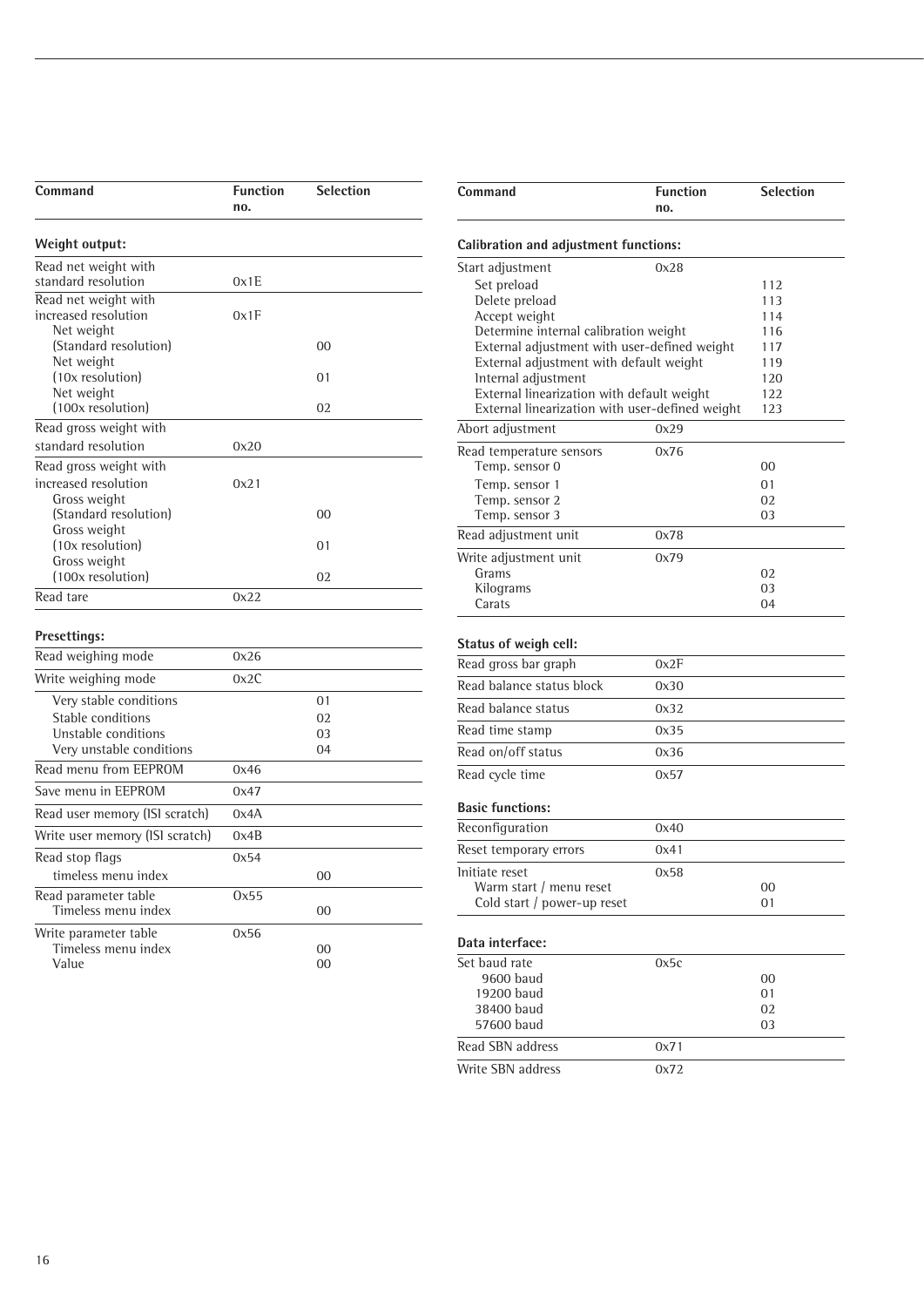## **Pin Assignment Chart**

Female interface connector: 12-contact, round female connector with screw-lock hardware

Compatible male connector: Type C091D, 12-pin, round male connector with screw-lock hardware, Amphenol (IP65), Sartorius round male connector, order no.: 69QC0010

**Pin Assignment Chart:**



| 12-pin. round<br>connector | Signal RS-232<br>Adapter xBPI) |
|----------------------------|--------------------------------|
| А                          | Ext. GND                       |
| B                          | Data output $(T+D)$            |
| C                          | Data input (R+D)               |
| D                          | Data terminal ready (DTR)      |
| E                          | Signal GND                     |
| F                          | Not connected                  |
| G                          | Not connected                  |
| Η                          | Clear to send (CTS)            |
| J                          | Not connected                  |
| К                          | Not connected                  |
| Ī.                         | Not connected                  |
| M                          | Not connected                  |

Provide a low-resistance connection between shield and connector casing.

## **Wiring Diagram**

For connecting a computer or other peripheral device to the weigh cell using the RS-232C/V24 protocol and cable lengths of up to 15 m (approx. 49 ft.)

**Important: Do not connect any other pins in the weigh cell.**



Cable type: AWG 24 specification

Provide a low-resistance connection between shield and connector casing.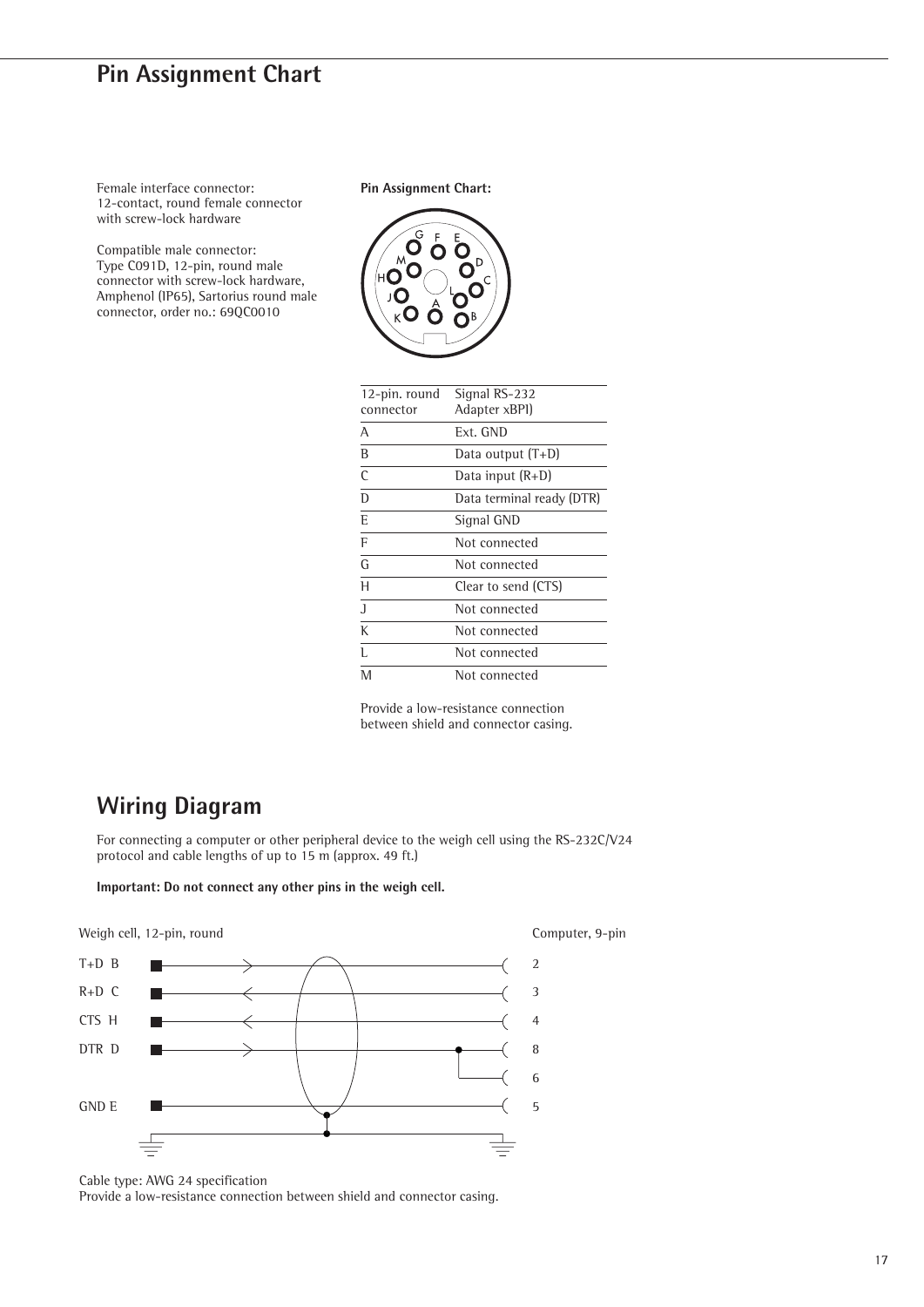## **Optional Data Interface: CANopen**

## **Interface:**

5-contact, M12, A-coded



## **Pin Assignment Chart:**

## 5-contact D-Submini:

| Pin | Signal     | Description                                                                                                              |
|-----|------------|--------------------------------------------------------------------------------------------------------------------------|
|     | (CAN SHLD) | Optional CAN shielding                                                                                                   |
| 2   | $(CAN V+)$ | Optional external positive CAN supply<br>(to supply tranceivers and optocouplers if bus nodes are electrically isolated) |
| 3   | CAN GND    | Ground / 0V V-                                                                                                           |
| 4   | CAN H      | CAN H bus line (dominant high)                                                                                           |
| 5   | CAN L      | CAN L bus line (dominant low)                                                                                            |

The plugs must be wired in accordance with IEC 60947-5-2.

## **CANopen Operating Mode**

For information about the functions of the standard CANopen interface, please see the "WZG Weigh Cells" CD-ROM that is included with the weigh cell.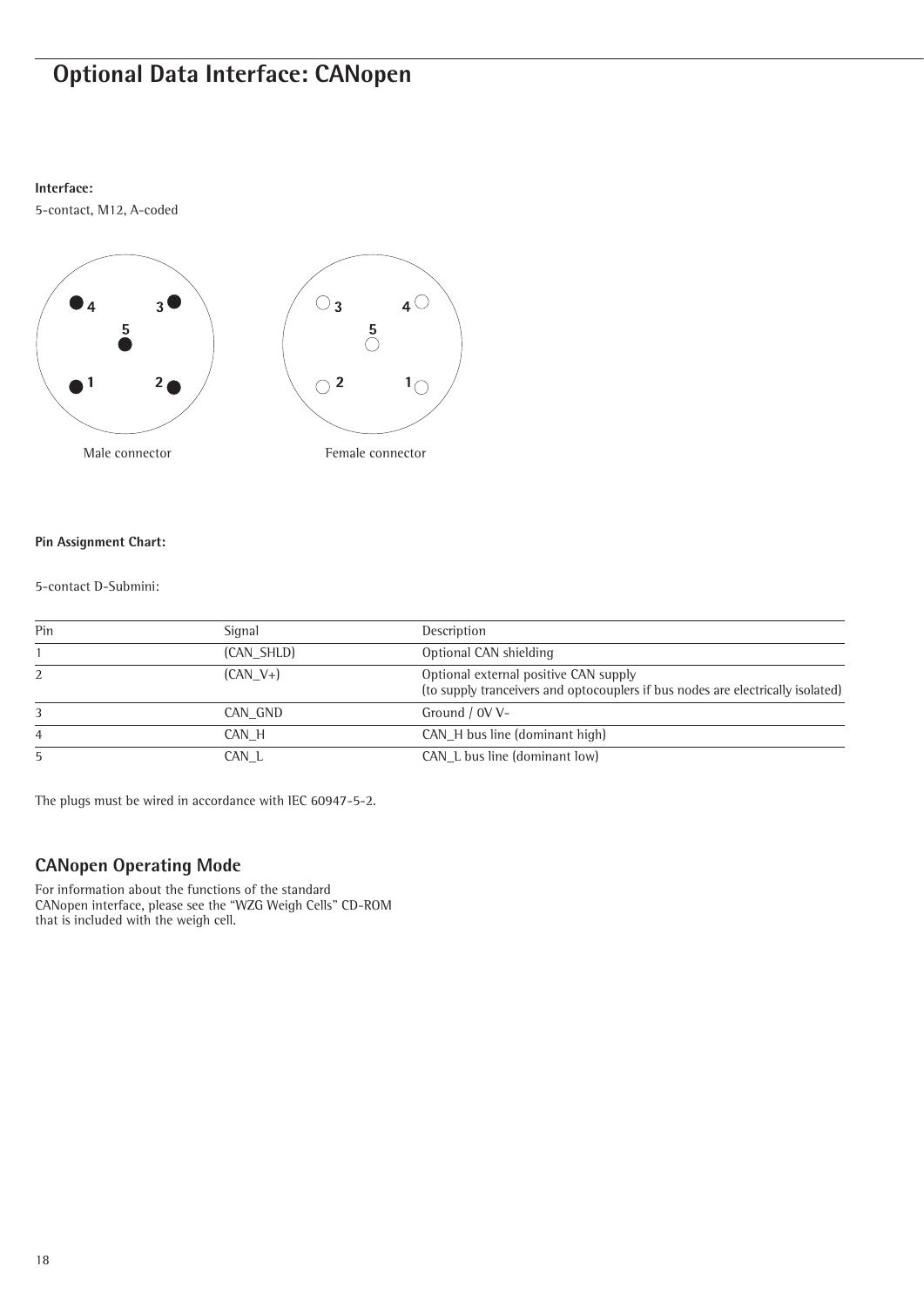## **Care and Maintenance Instructions for**

#### **Repairs**

Repair work may be performed only by authorized Sartorius service technicians. Any attempt by untrained persons to perform repairs may result in considerable hazards for the user.

### **Cleaning**

When cleaning the weigh cell, please observe the following and proceed with care as required:

- $\bigwedge$ Do not allow any substances or cleaning products to enter the weigh cell housing or come into contact with the electronic components of the weigh cell.
- § Use only cleaning products that will not damage the materials comprising the weigh cell or its PCB or electronic components.
- During cleaning, the electronics of the weigh cell may not be connected to AC power (power supply).
- Disconnect the weigh cell from AC power and unplug the interface cable from the weigh cell, if applicable.

#### **Safety Inspection**

If there is any indication that safe operation of the weigh cell with the AC adapter is no longer warranted:

- § Turn off the power and disconnect the equipment from AC power immediately.
- > Lock the equipment in a secure place to ensure that it cannot be used for the time being.

Notify your nearest Sartorius Service Center or the International Technical Support Unit based in Goettingen, Germany. Maintenance and repair work may be performed only by authorized Sartorius service technicians who have access to the required maintenance manuals and have received the necessary training.

We recommend having the power supply inspected by a certified electrician at regular intervals according to the checklist below:

- Insulating resistance > 7 MOhm measured with a constant voltage of at least 500 V at a 500 kOhm load
- Leakage current < 0.05 mA measured with a properly calibrated multimeter

# **Recycling**

If you no longer need the packaging after successful installation of the equipment, you should return it for recycling. The packaging is made from environmentally friendly materials and is a valuable source of secondary raw material.

The equipment, including accessories and batteries, may not be disposed of as ordinary household waste. European Union regulations require electric and electronic devices to be disposed of separately from unsorted municipal waste so that they may be subsequently recycled.



In Germany and some other countries, Sartorius AG will take back electric and electronic equipment and packaging for disposal in accordance with the applicable laws. These products may not be disposed of as household waste or at collection points designated by local public waste disposal companies. This applies to small businesses as well.

In Germany and in member nations of the European Economic Area, please contact your local Sartorius service provider or the Sartorius Service Center in Goettingen, Germany, if you need to recycle equipment or packaging material:

Sartorius AG Service Center Weender Landstrasse 94-108 37075 Goettingen Germany

If you set up the equipment in a country that is not a member of the European Economic Area or does not have a Sartorius branch office, please contact your local waste disposal authorities or disposal company for information on similar services.

Equipment that has been contaminated with hazardous substances (ABC contamination) will not be accepted for repair or recycling. Please refer to our website (www.sartorius.com) for service addresses and extensive information on repairing or recycling your equipment. This information is also available from the Sartorius Service Center on request.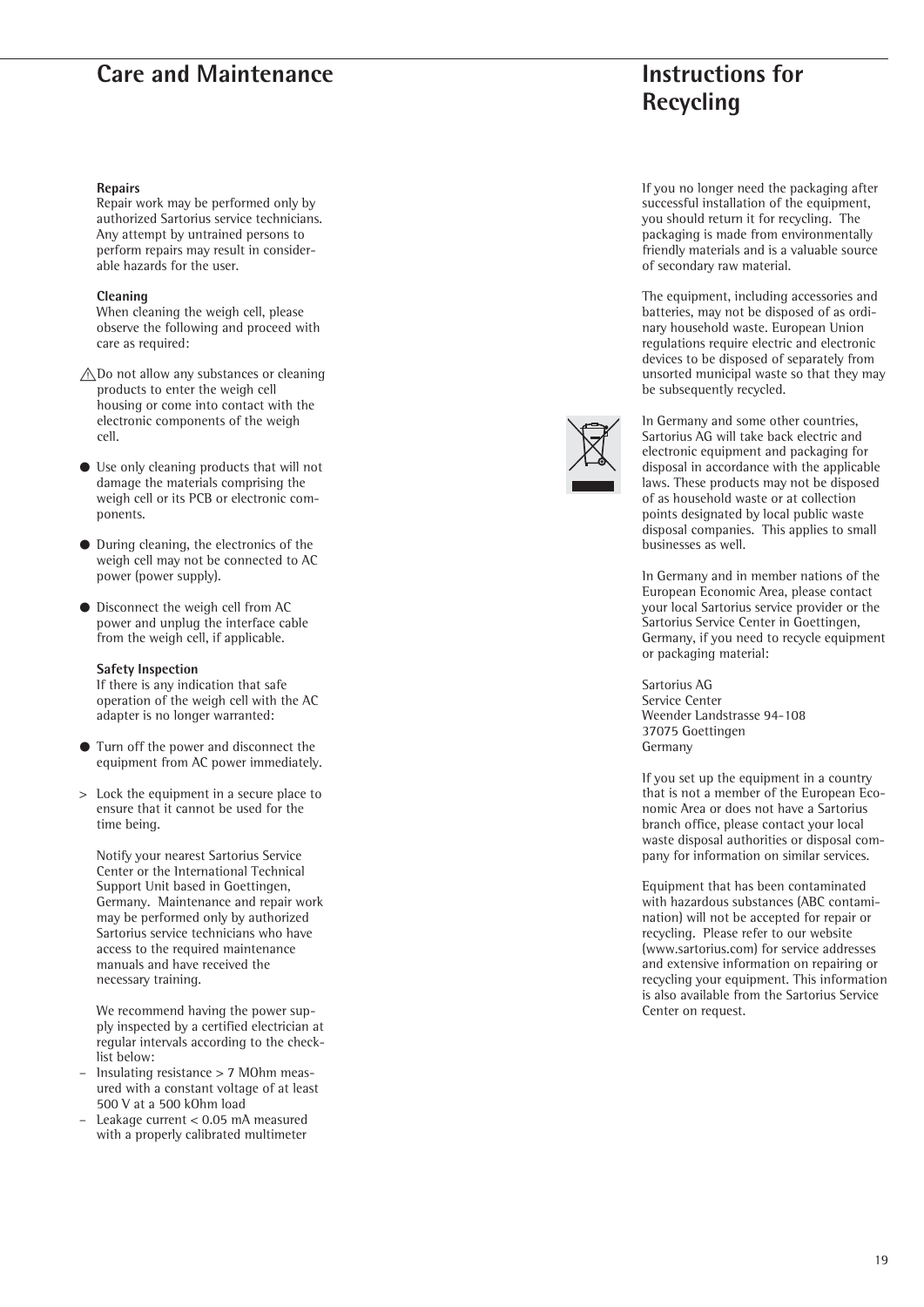## **Overview**

## **Specifications**

|                                                        | <b>Standard data</b>                                                                                                                                  |                                  |                  |                  | User-specific<br>modifications |
|--------------------------------------------------------|-------------------------------------------------------------------------------------------------------------------------------------------------------|----------------------------------|------------------|------------------|--------------------------------|
| Weigh cell (model)                                     | $WZG-1$                                                                                                                                               | $WZG-2$                          | $WZG-10$         | $WZG-20$         |                                |
| Maximum load capacity                                  | $1$ kg                                                                                                                                                | $2$ kg                           | $10 \text{ kg}$  | $20 \text{ kg}$  |                                |
| Dead load range, additive                              | $0 - 6.2$ kg                                                                                                                                          | $0 - 16$ kg                      | $0 - 25$ kg      | $0 - 40$ kg      |                                |
| Recommended max. platform size [mm]                    | $500 \times 300$                                                                                                                                      | $500 \times 300$                 | $600 \times 400$ | $800 \times 500$ |                                |
| Resolution d                                           | $0.01$ g                                                                                                                                              | $0.01$ g                         | 0.1 <sub>g</sub> | 0.1 <sub>q</sub> |                                |
| Repeatability<br>(standard deviation) <sup>1</sup> )   | $\leq \pm 0.02$ q                                                                                                                                     | $\leq \pm 0.04$ q                | $\leq \pm 0.1$ q | $\leq \pm 0.2$ q |                                |
| Linearity                                              | $\leq \pm 0.05$ g                                                                                                                                     | $\leq \pm 0.1$ q                 | $\leq \pm 0.2$ g | $\leq \pm 0.4$ g |                                |
| Response time (typical) <sup>1</sup> )                 | $100$ ms                                                                                                                                              | $100$ ms                         | $120$ ms         | 150 ms           |                                |
| Operating temperature                                  | $0^{\circ}$ C to +40 $^{\circ}$ C                                                                                                                     |                                  |                  |                  |                                |
| DC power supply $2$ )                                  |                                                                                                                                                       | $12 - 26 \text{ VDC} / \pm 10\%$ |                  |                  |                                |
| Power consumption                                      | 8 W max.                                                                                                                                              |                                  |                  |                  |                                |
| Serial interface: RS-232                               | RS-232C-S/V24-V28; 7-bit; parity: even, mark, odd, space;<br>transmission rates: 150 to 19.200 baud.<br>1 or 2 stop bits, software/hardware handshake |                                  |                  |                  |                                |
| Optional interface: CAN-Bus                            | ISO 11898-compatible (electrically separated)                                                                                                         |                                  |                  |                  |                                |
| Max. insulating voltage                                | 500 V                                                                                                                                                 |                                  |                  |                  |                                |
| Max. baud rate                                         | 1 Mbps                                                                                                                                                |                                  |                  |                  |                                |
| Allowable cable length                                 | $\leq$ 20 m                                                                                                                                           |                                  |                  |                  |                                |
|                                                        |                                                                                                                                                       |                                  |                  |                  |                                |
| Other specifications:                                  |                                                                                                                                                       |                                  |                  |                  |                                |
| Options                                                | Motor decoupling device, transport locking device                                                                                                     |                                  |                  |                  |                                |
| Limitation of emissions                                | In accordance with EN61326+A1 Class B (IEC61326+A1)                                                                                                   |                                  |                  |                  |                                |
| Defined immunity to interference                       | In accordance with EN61326+A1, industrial areas (IEC61326+A1)                                                                                         |                                  |                  |                  |                                |
| Protection rating against<br>foreign objects and water | IP65 (IP44) in accordance with VDE 0470/ DIN EN 60529                                                                                                 |                                  |                  |                  |                                |
| Weight                                                 | Approx. 12 kg                                                                                                                                         |                                  |                  |                  |                                |

1) Depends on system design

2) The plug is for DC connections between devices that are not linked to a DC network. The cable length may not exceed 3 meters.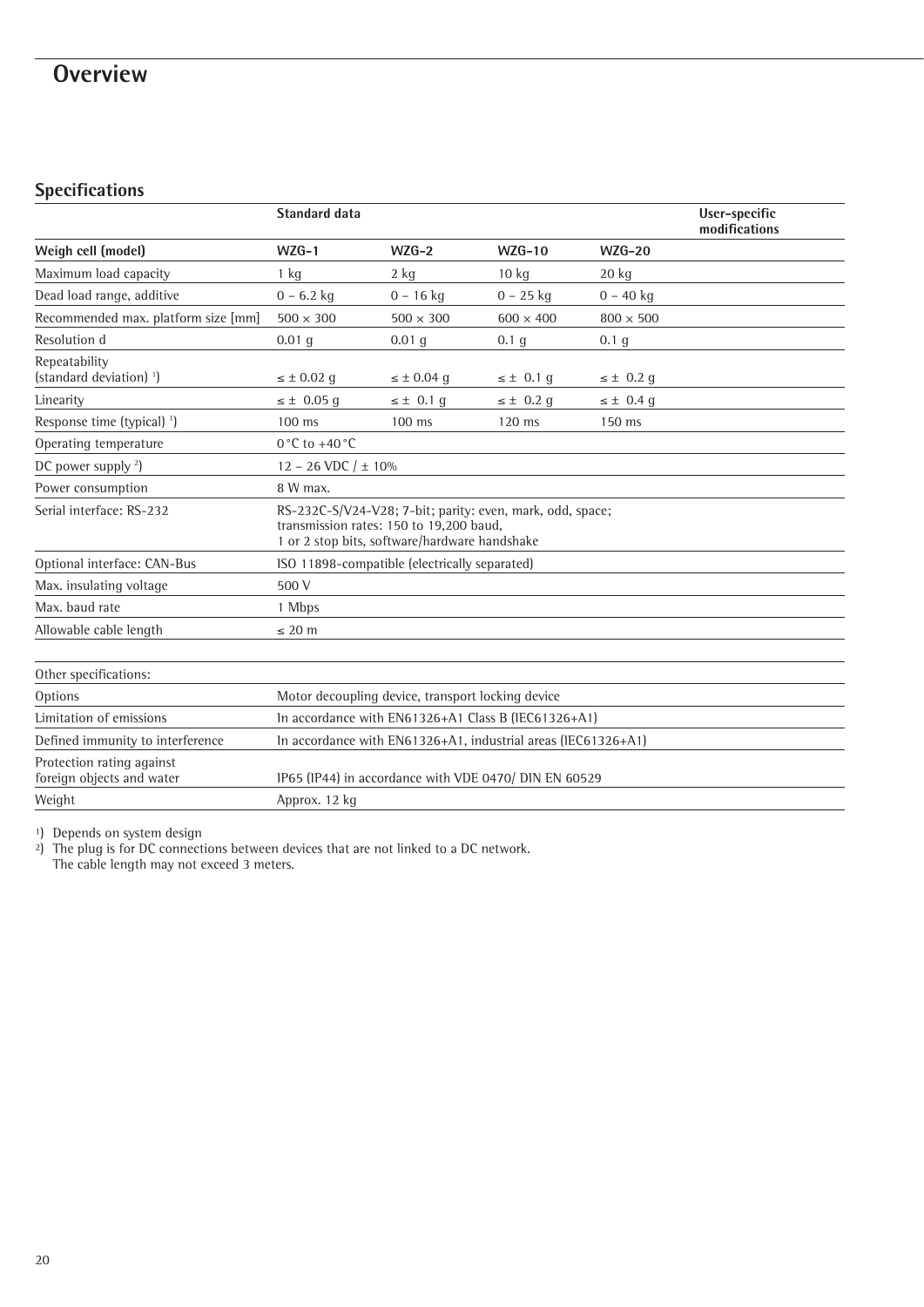



All dimensions given in millimeters.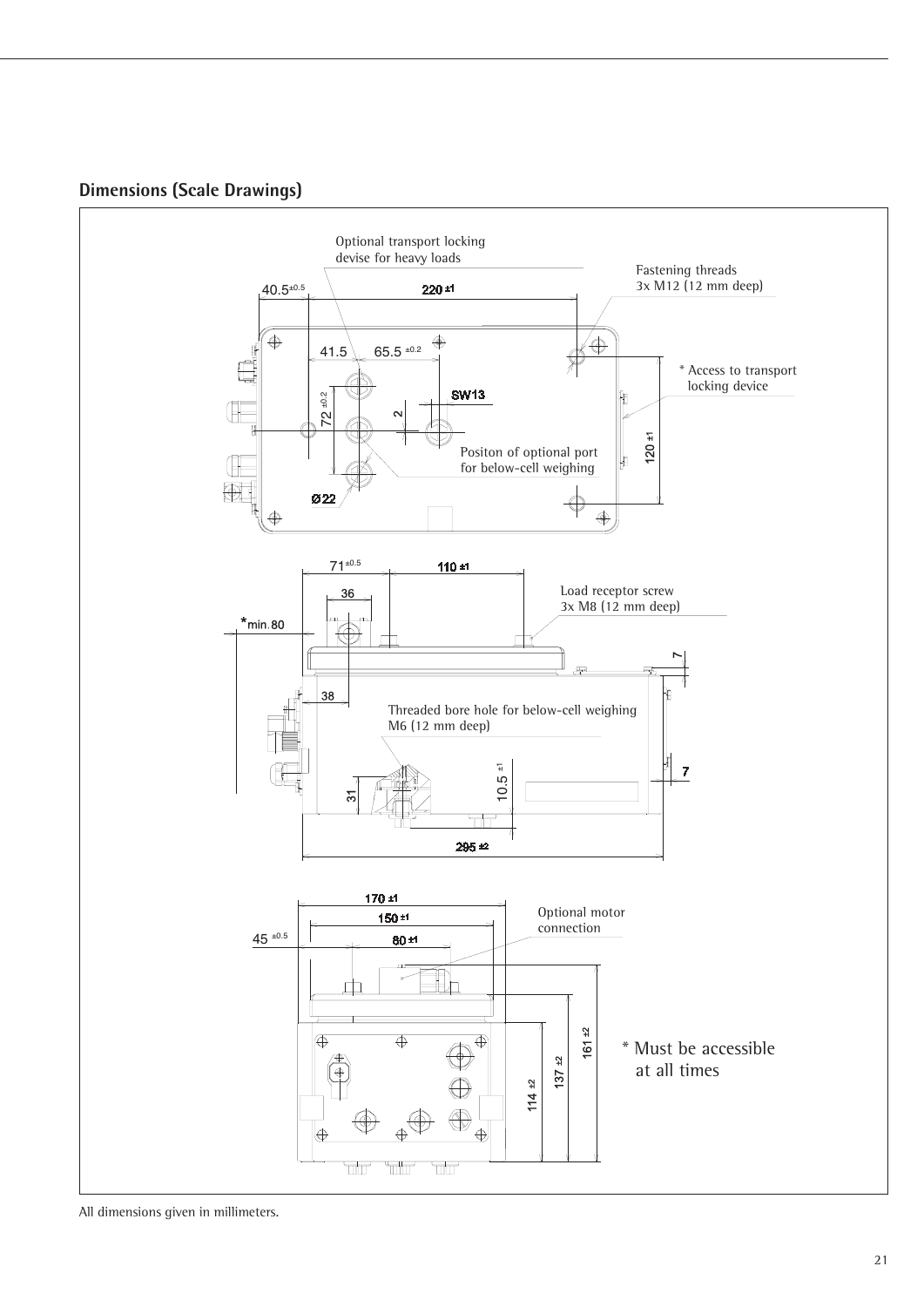## **Accessories (Options)**

| <b>Product</b>                                                                                                                                                                               | Order No.               |
|----------------------------------------------------------------------------------------------------------------------------------------------------------------------------------------------|-------------------------|
| SartoConnect data transfer software (for loading weight values on a PC<br>running Windows 95/98/NT and processing them directly with application<br>programs such as MS Excel, Access, etc.) |                         |
| Incl. adapter cable $(1.5 \text{ m})$ from weigh cell to PC $(12-\text{pin. to }9-\text{pin.})$ .                                                                                            | YSC011                  |
| Other data interfaces                                                                                                                                                                        | Available on<br>request |
| AC adapter: ING-2<br>IP65 protection rating in accordance with DIN VDE 0470/529                                                                                                              |                         |
| - Europe                                                                                                                                                                                     | 6971899                 |
| $- US (120V, UL/CSA)$                                                                                                                                                                        | 6971500                 |
| $- UK$                                                                                                                                                                                       | 6971889                 |

Additional options and accessories available on request